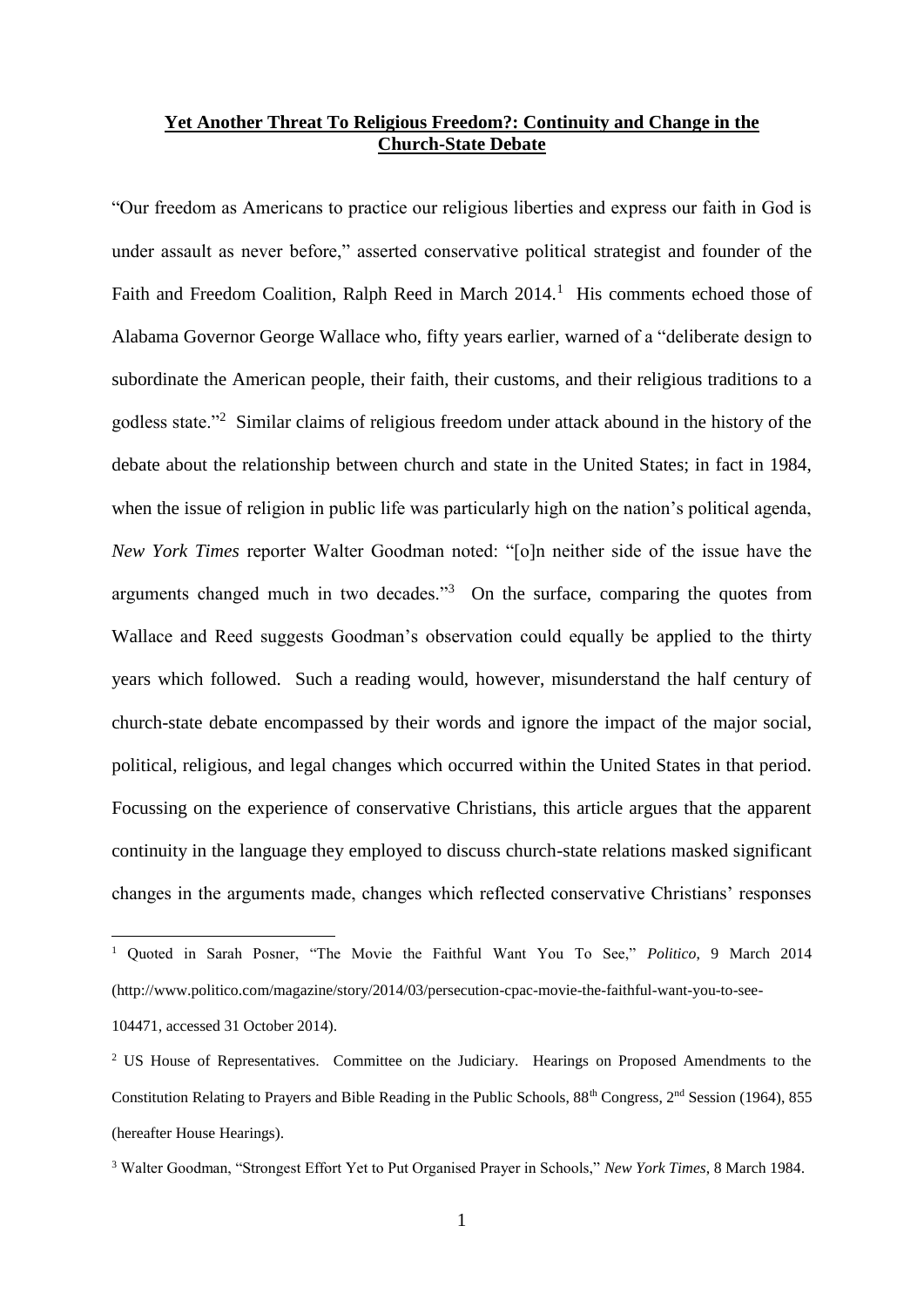to social changes in the nation, the impact of such changes for their view of their place in American society, and their assessment of the arguments which would best aid in achieving their political and policy aims.<sup>4</sup>

To show how and why the arguments changed, the article explores two key themes that remained central throughout fifty years of church-state debates: people of faith as a community besieged and the language of religious liberty. To show how conservative Christians' use of these themes were influenced by the social and cultural changes in wider society, the article focuses on three periods when the public debate about church and state was high on the national agenda: the response to the Supreme Court's rulings in *Engel v. Vitale* (1962) and *Abington School District v. Schempp* (1963) that school-sponsored prayer and Bible reading in the public schools violated the Establishment Clause of the First Amendment<sup>5</sup>; the debate in the 1980s about school prayer and religion in American life which coalesced around a new prayer amendment proposed by President Reagan; and the debates from 2011 onwards about same-sex marriage and the right of religious businesses, charities, and non-profits to exemption from the requirement to provide contraception to 1 <sup>4</sup> Arguments made by secular and religious liberals show similar surface continuities; this article's focus on conservative Christians is not to suggest otherwise. As used here, the term "conservative Christian" encompasses those groups and individuals which, from the 1980s onwards, came to be associated with the Religious Right, particularly Fundamentalist and Evangelical Protestants and conservative Catholics. While recognising the changing relationships between these groups throughout the period discussed here, the article also notes clear similarities in the arguments made by them even at times of deepest public disagreement. The focus is on such arguments rather than on the level of cooperation between the different groups at any given time. See generally, Robert Wuthnow, *The Restructuring of American Religion* (Princeton: Princeton University Press, 1988).

<sup>5</sup> *Engel v. Vitale* 370 US 411 (1962) (school prayer) and *Abington School District v. Schempp* 374 U.S. 203 (1963) (Bible reading).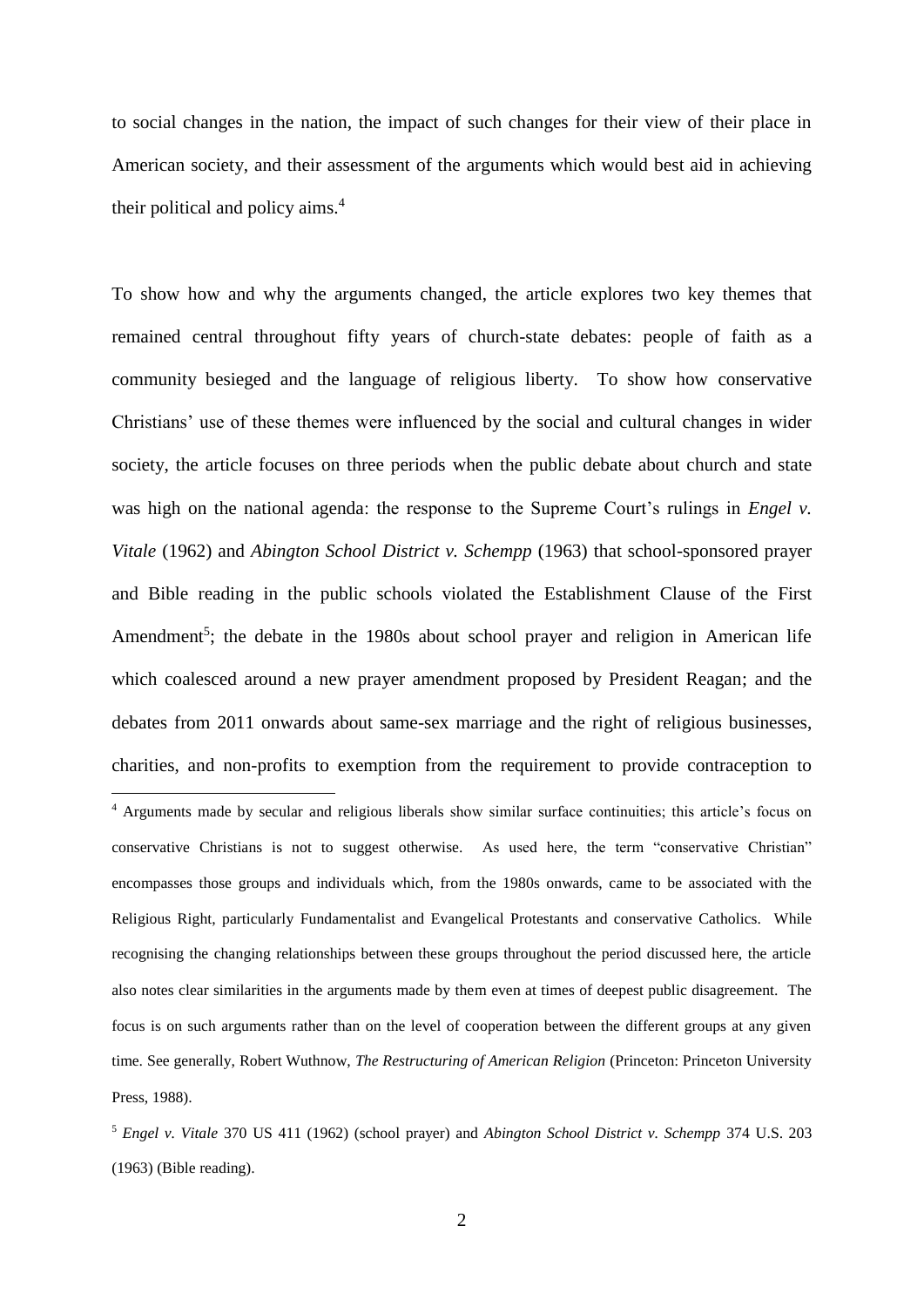female employees under Obamacare. Analysing each theme across fifty years, including the manner and context in which they were employed, suggests that the continuity in the language is important because of the changes which it both encompassed and obscured.

Faith under attack was a common immediate response to the Court's ruling in *Engel*. 6 Senator Barry Goldwater (R-AZ) claimed that the Court had ruled "against God," Congressman John Bell Williams (D-MS) accused the Court and its supporters of "a deliberate and carefully planned conspiracy to substitute materialism for spiritual values," while Cardinal Francis Spellman, Catholic Archbishop of New York, argued both that the decision, "strikes at the heart of the Godly tradition in which America's children have for so long been raised" and that it represented "the establishment of a new religion of secularism."<sup>7</sup> The National Association of Evangelicals, the nation's leading organisation representing evangelical Christians, echoed these sentiments, editorializing that *Engel*, "opened a Pandora's box of secularistic influences" which threatened the place of religion in American life.<sup>8</sup> The Court's decision in *Schempp* the following year prompted a similar response. Opening the 1964 House Judiciary Committee hearings on a possible school prayer amendment to the Constitution, Congressman Frank Becker (R-NY), who became the leading figure in the battle to overturn the Court's rulings, accused a "fraternity of cynics, atheists, and unbelievers" of seeking to "abolish any mention of the deity in our schools and other public institutions." Claims that faith were under attack were made so frequently during the

<sup>6</sup> For a good introduction to the case and its background see Bruce Dierenfield, *The Battle Over School Prayer: How* Engel v. Vitale *Changed America* (Lawrence, Kansas: University Press of Kansas, 2007).

<sup>7</sup> "Goldwater Hits Court Decision," *Washington Post*, 1 July 1962; *Congressional Record*, 108th Congress, 26 June 1962, 11,719; "Clerics, Politicians Hit Court Prayer Decision," *Washington Post*, 26 June 1962; "Spellman Scores Ruling on Prayer," *New York Times*, 3 August 1962.

<sup>8</sup> "Editorial," *United Evangelical Action*, October 1962.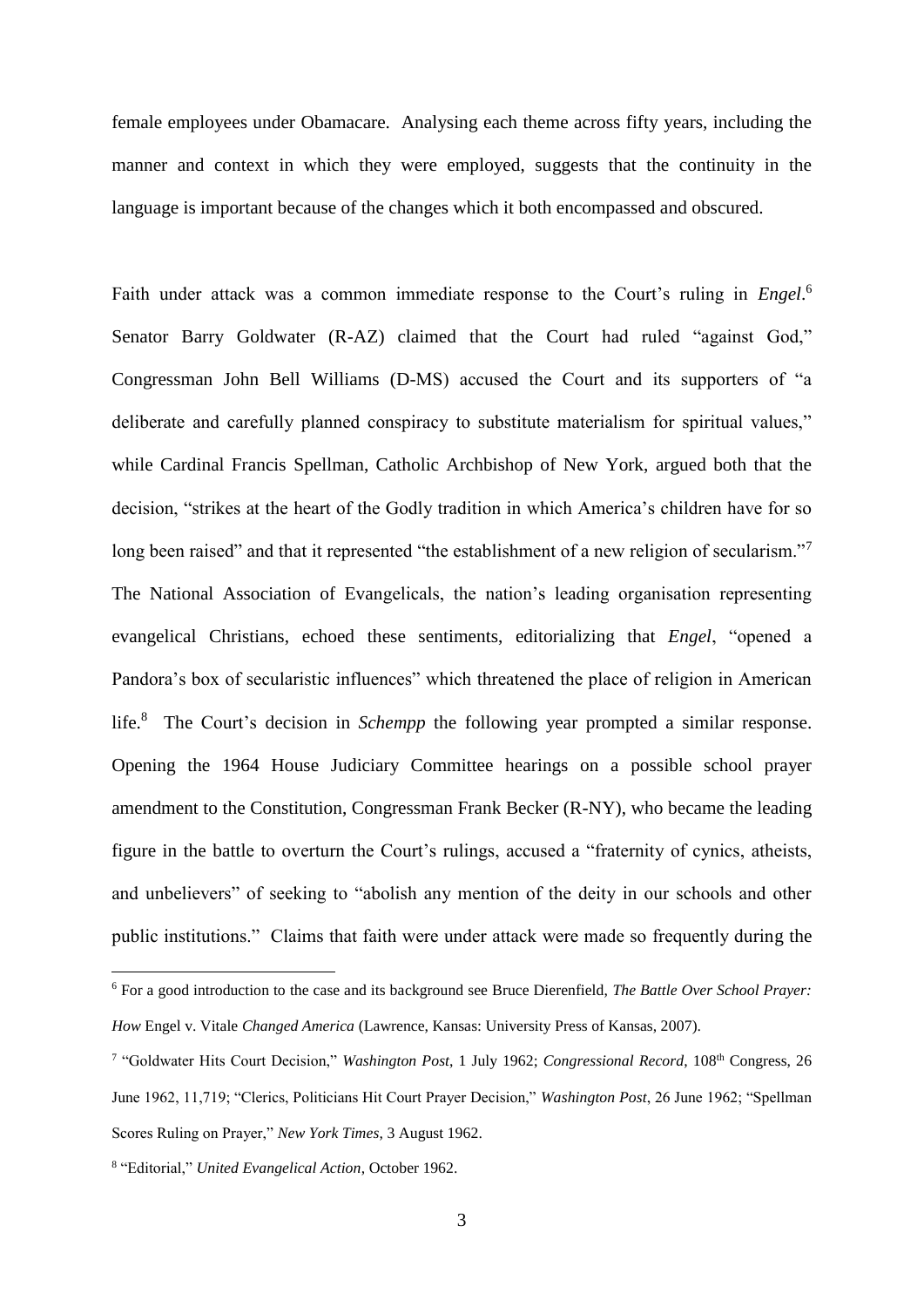hearings that committee members were moved to request that speakers address only the constitutional issues rather than making sweeping statements about the impending danger to faith allegedly posed by *Engel* and *Schempp*. 9

By the time school prayer returned to the national political agenda in the early 1980s, conservative Christians' sense of endangerment had been deepened by battles with, among others, the media over religious broadcasting, with school boards over textbooks and sex education in public schools, and with the Internal Revenue Service over tax-exempt status for religious schools in relation to their policies on race.<sup>10</sup> Leading evangelicals including theologian Francis Schaeffer and political activist and founder of Christian advocacy group Christian Voice, Robert Grant, argued that liberal, secular society was incompatible with Christianity and that Christians needed to fight back to preserve their way of life.<sup>11</sup> Such sentiments were a regular part of the debate about church and state in the 1980s. Jerry Falwell, founder of conservative Christian action group Moral Majority, Senator Orrin Hatch (R-UT), Education Secretary William Bennett, and the National Association of Evangelicals,

<sup>9</sup> House Hearings, 223, 224, 265 (hereafter House Hearings). For a good introduction to the hearings see John Laubach, *School Prayers: Congress, the Courts and the Public* (Washington DC: Public Affairs Press, 1969).

<sup>&</sup>lt;sup>10</sup> On the media see Gabriel Rossman, "Hollywood and Jerusalem: Christian Conservatives and the Media," in Steven Brint and Jean Reith Schroedel (Eds.), *Evangelicals and Democracy in America, Volume 1: Religion and Society* (New York: Russell Sage Foundation, 2009), 304-328; on education see James Davison Hunter, *Culture Wars: The Struggle to Define America* (New York: Basic Books, 1991), 197-224 and Janice Irvine, *Talk About Sex: The Battles Over Sex Education in the United States* (London: University of California Press, 2002); on race see Joseph Crespino, "Civil Rights and the Religious Right," in Bruce Shulman and Julian Zelizer, *Rightward Bound: Making America Conservative in the 1970s* (London: Harvard University Press, 2008), 90- 105.

<sup>11</sup> See Daniel K. Williams, *God's Own Party: The Making of the Christian Right* (New York: Oxford University Press, 2010), 137-43 (Schaeffer), 164-7 (Christian Voice).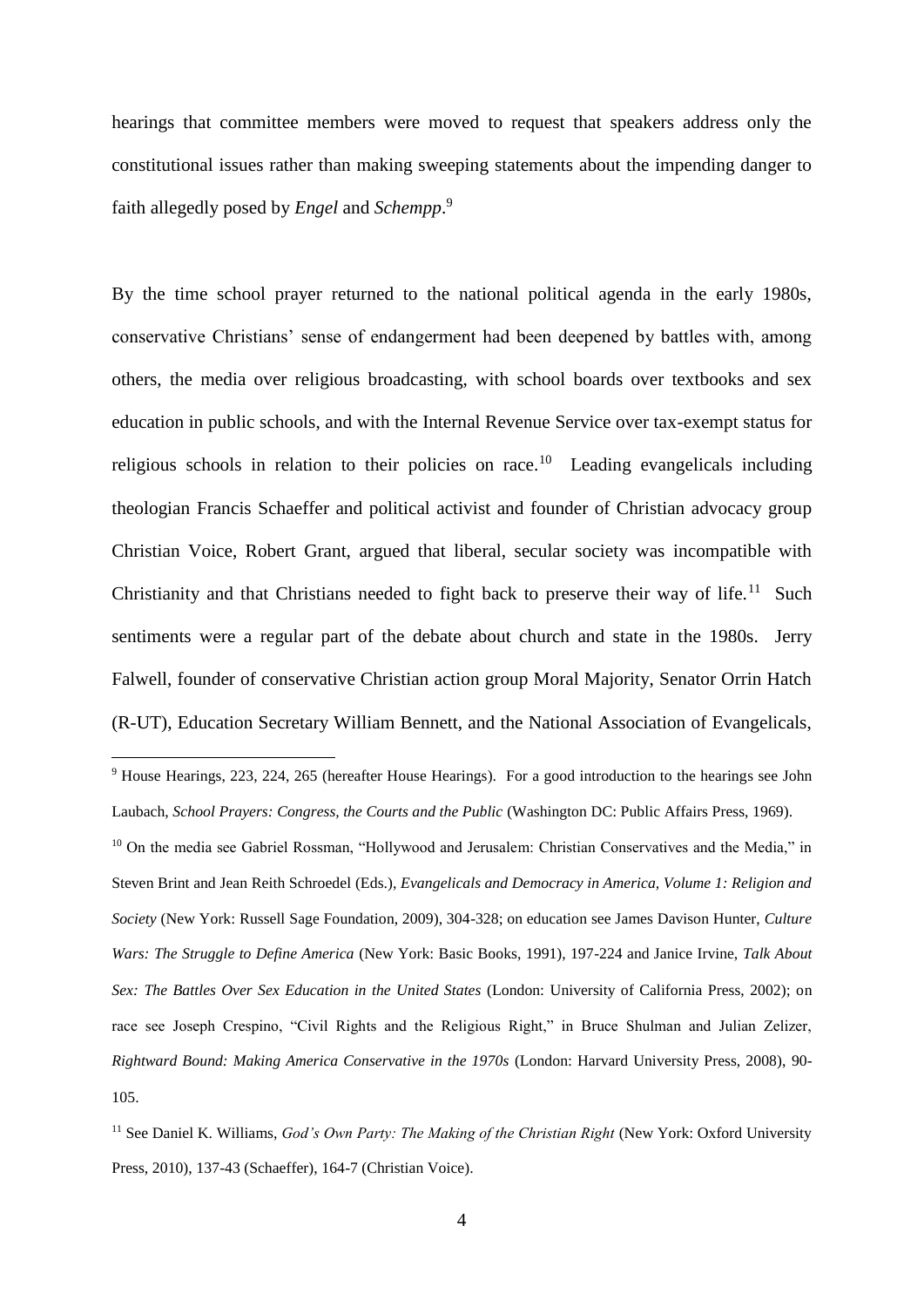were among those accusing the government of "hostility" towards people of faith.<sup>12</sup> Political activist Ralph Reed exclaimed, "sadly, there is a war going on against religious freedom in America," evangelical activist Beverley LaHaye described the Supreme Court's 1985 decision striking down Alabama's "moment of silence" law as an "act of war against this nation's religious heritage," and Falwell lamented that it had become acceptable to label fundamentalists as "Bible bangers."<sup>13</sup> Whether in response to Reagan's proposed prayer amendment or broader church-state trends in the 1980s, the arguments offered by conservative Christians echoed those of the 1960s and further embedded them into the heart of the church-state debate.

In early 2014, Roman Catholic Bishop Thomas Tobin, leader of the Providence Diocese, warned residents of Rhode Island of "yet another threat to religious freedom."<sup>14</sup> Tobin's particular target was his state's same-sex marriage law but his language tied the issue of same-sex marriage to the language of the earlier debates. In 2006, two-thirds of Protestants reported feeling "embattled" and commentary from a range of groups and individuals echoed

<sup>12</sup> Ari Goldman, "One Leader Calls for Retribution, Others For Accord on Prayer Issue," *New York Times*, 21 March 1984; Steven Roberts, "Senate Backers Agree to Wording Changes in Prayer Amendment," *New York Times*, 7 March 1984; "Bennett Assails Justice on 'Disdain For Religion'," *New York Times*, 3 July 1984; Dudley Clendinen, "Conservative Christians Again Take Issue of Religion in Schools to Court," *New York Times*, 28 February 1986; Joseph Piccione, "Prayer: Anchored in the Soil of Liberty," *New York Times*, 12 March 1984.

<sup>13</sup> Reed and LaHaye quoted in Dierenfield, 189, 198. Falwell quoted in Williams, 223. *Wallace v. Jaffree* 472 US 38 (1985).

<sup>14</sup> Quoted in David Klepper, "RI Gay Marriage Bill May Hinge on Religious Clauses," *Boston Globe*, 11 March 2014.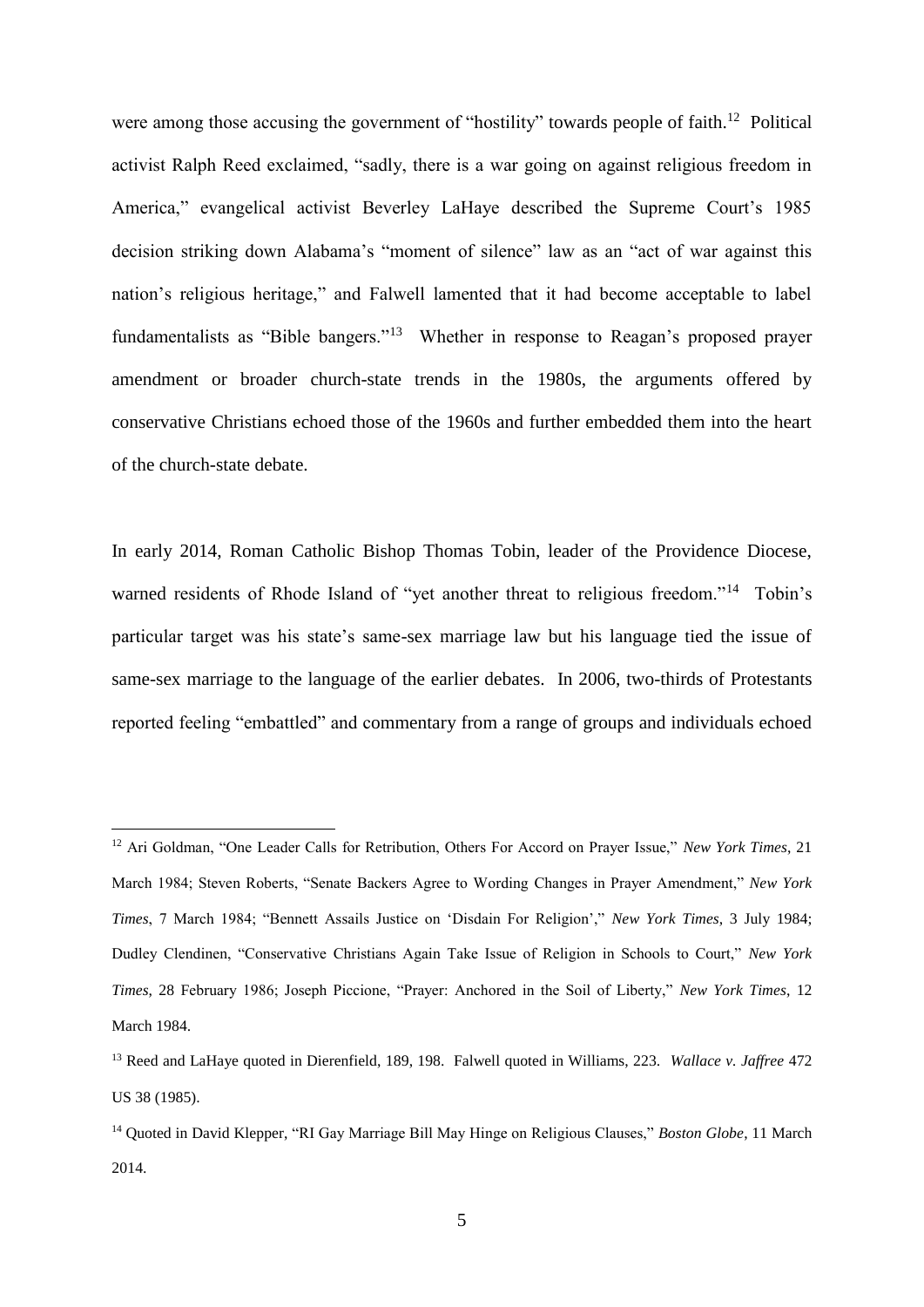the sentiment that people of faith were under threat in the new century.<sup>15</sup> "Hostility towards" people of faith is very real," declared conservative advocacy group, the Center for Arizona Policy, in defence of the state's so-called religious freedom bill, while the Congressional Prayer Caucus Foundation claimed to be "[a]larmed by the concerted effort to remove God from every vestige of government and to silence the voice of millions."<sup>16</sup> Evangelical author and campaigner Ravi Zacharias neatly summarized the views of many in the debates when he declared, "over the years the Christian faith has been targeted by rabid secularization."<sup>17</sup>

But the consistency of use of the language of danger by conservative Christians masked a significant change in the suggested source of that threat. In the aftermath of *Engel* and *Schempp*, Communists and atheists were primarily identified as the source of the danger. From the perspective of many conservative Christians, mainstream American life and culture was under threat from small groups of un-American or anti-American troublemakers. In his testimony, Becker conflated "cynics" and "secularists" with "atheists and unbelievers" and

<sup>15</sup> Robert Putnam and David Campbell, *American Grace: How Religion Divides and Unites Us* (New York: Simon & Schuster, 2010), 114.

<sup>16</sup> Howard Fischer, "Calls Multiply for Veto of 'Religious Freedom' Bill From GOP, Business Groups," *Arizona Capitol Times*, 23 February 2014 (http://azcapitoltimes.com/news/2014/02/23/sb1062-veto-calls-multiply-fromgop-business-groups/, accessed 28 March 2014); Sarah Posner, "Are the Culture Wars Over? Look at the States," *Religion Dispatches*, 3 April 2013 (http://religiondispatches.org/are-the-culture-wars-over-look-at-thestates/, accessed 18 July 2013).

<sup>&</sup>lt;sup>17</sup> Sarah Posner, "An Abbreviated Guide to 5 Arguments Against Contraceptive Coverage in Obamacare," *Religion Dispatches*, 4 February 2014 (http://religiondispatches.org/an-abbreviated-guide-to-5-argumentsagainst-contraceptive-coverage-in-obamacare/, accessed 28 March 2014). Conservative Christians saw campaigns against people of faith in myriad local and national concerns including the military, the Boy Scout Movement, public education, and social service provision.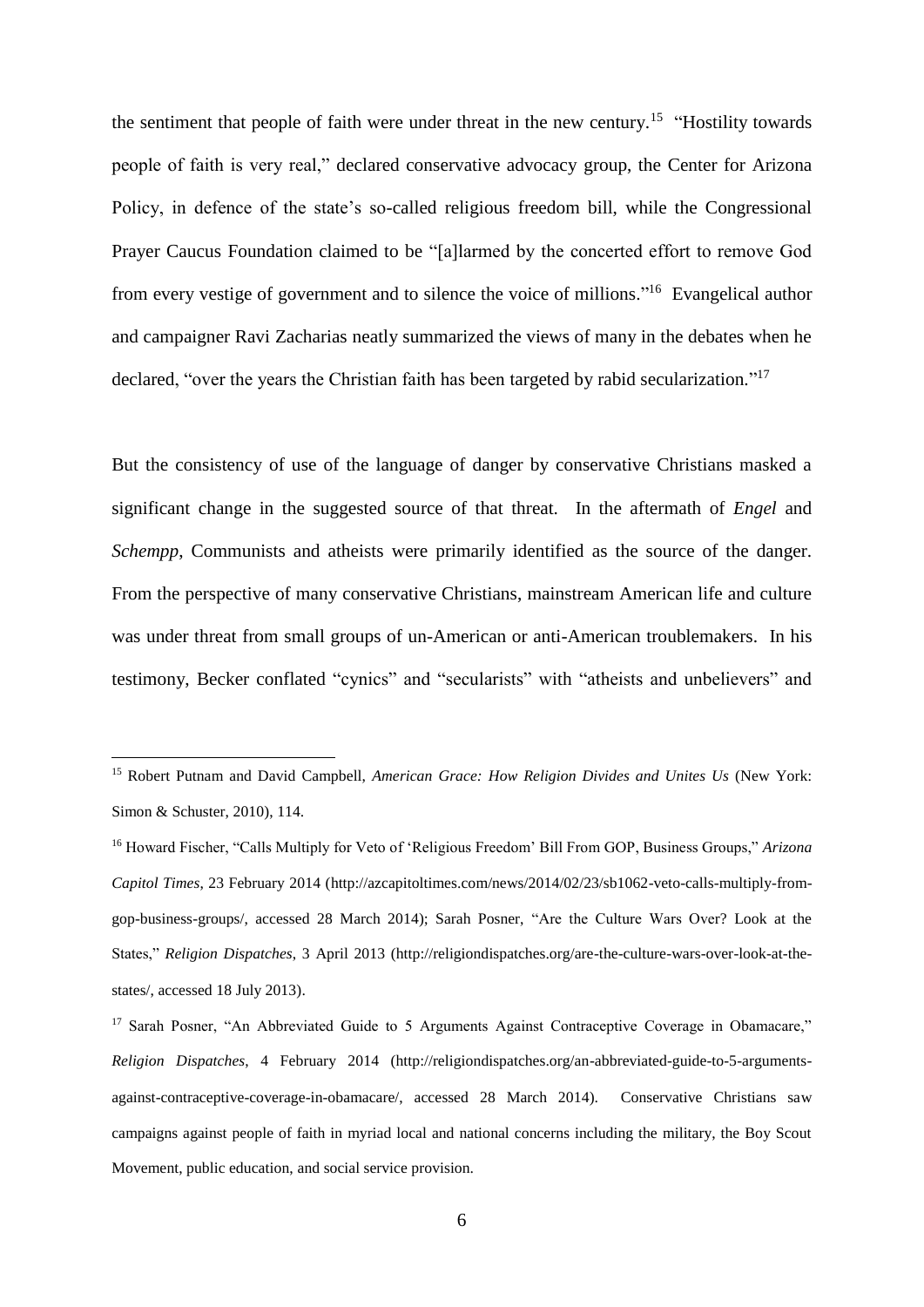concluded, "I find my enthusiasm increased by the nature and personnel of the opposition."<sup>18</sup> Actor Victor Jory, Congressman William Colmer (D-MS), and New York Catholic Bishop Fulton Sheen were among those making links between the Court's rulings and the Soviet Union, echoing Cardinal Francis McIntyre's comment that, "our American heritage of philosophy, of religion and of freedom [is] being abandoned in imitation of Soviet philosophy, of Soviet materialism, and of Soviet-regimented liberty."<sup>19</sup> A long history of deep connections between Protestantism and American culture had been reinforced since the end of World War Two by a religious revival which brought more people into the nation's churches and by conservative Protestant churches' strong anti-Communist stance.<sup>20</sup> On the eve of *Engel*, religion was central to mainstream American life and culture and thus it made sense to conservative Christians that challenges to hitherto widespread practices, such as school prayer and Bible reading, could only come from those individuals and small groups

<sup>18</sup> House Hearings, 212, 223-4.

<sup>19</sup> "3 in Films Back School Prayer," *New York Times*, 15 May 1964; "Clerics, Politicians Hit Court Prayer Decision," *Washington Post*, 26 June 1962; House Hearings, 826; McIntyre quoted in Dierenfield, 180.

<sup>&</sup>lt;sup>20</sup> David Sehat has convincingly argued that not only did evangelicals identify with mainstream American culture, but that historically they shaped and controlled it, through what he terms a "moral establishment." The connection between conservative Protestantism and mainstream culture at the time of *Engel* and *Schempp* was, in Sehat's view, part of a long-standing history of Protestant cultural dominance that the Supreme Court cases began to dismantle. David Sehat, *The Myth of American Religious Freedom* (New York: Oxford University Press, Updated Ed., 2016). Scholars differ about how deep or genuine the 1950s religious revival was but agree that there were at least the signs of increased religious adherence. Wuthnow, 12-53; Robert Ellwood, *The Fifties Spiritual Marketplace: American Religion in a Decade of Conflict* (New Brunswick: Rutgers University Press, 1997); Axel Schӓfer, *Countercultural Conservatives: American Evangelicalism From the Postwar Revival to the New Christian Right* (London: University of Wisconsin Press, 2011), 42-68.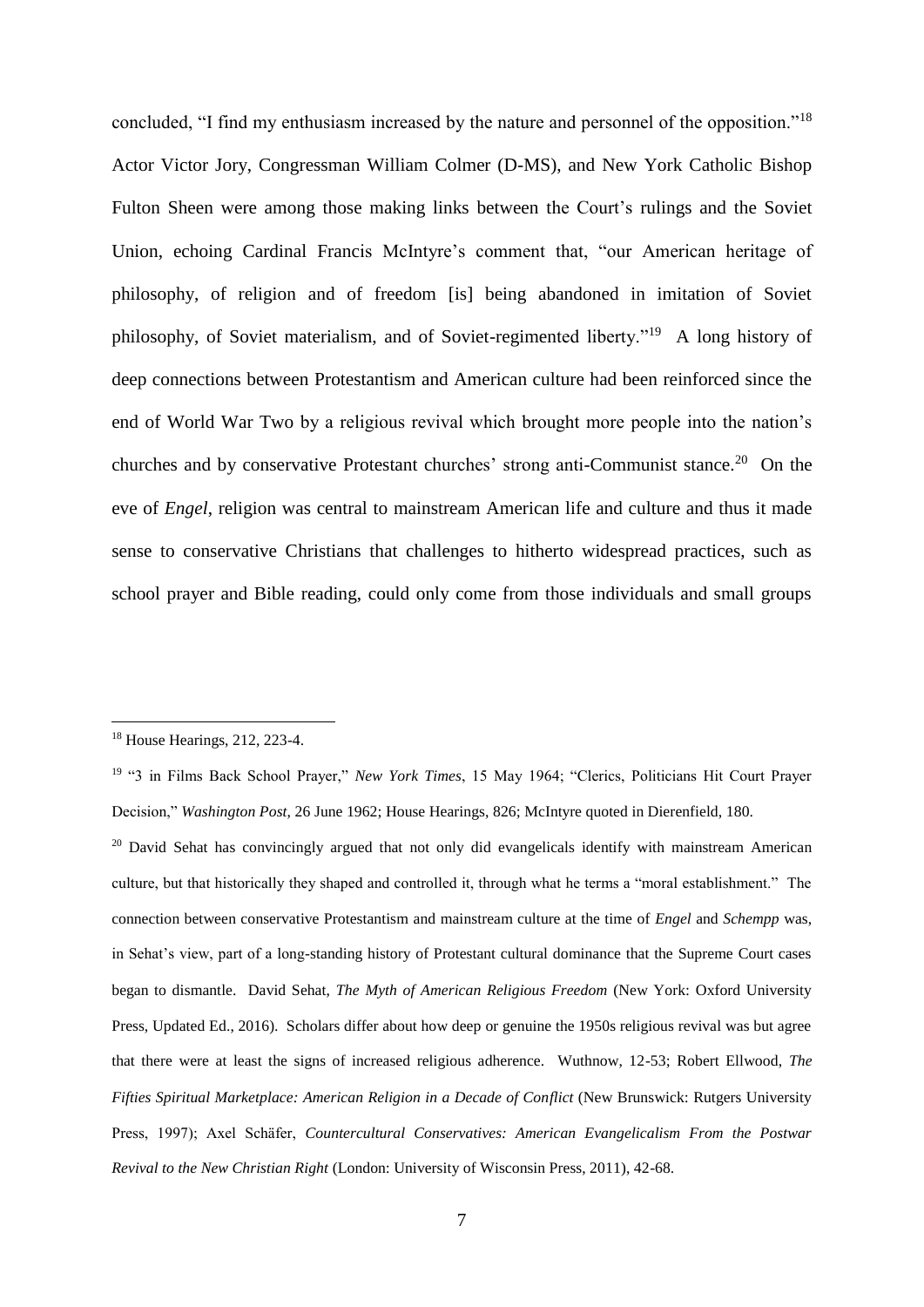who stood outside or against traditional American values.<sup>21</sup> Arguably the most shocking element of *Engel* and *Schempp* for conservative Christians was that the Court sided with such outsiders.

By the 1970s, however, and consistently into the twenty-first century, conservative Christians increasingly portrayed themselves as "cultural counterrevolutionaries," as a besieged minority under attack from the broader American culture with which they had so closely identified less than a decade earlier.<sup>22</sup> As *Christianity Today* warned its readers in 1973 in response to *Roe v. Wade*: "Christians should accustom themselves to the thought that the American state no longer supports, in any meaningful sense, the laws of God, and prepare themselves spiritually for the prospect that it may one day formally repudiate them and turn against those who seek to live by them."<sup>23</sup> Atheists and Communists remained suspect, but more frequently broader American culture, and a creeping secularism, were identified as the major source of danger to those of faith.<sup>24</sup> William Wholean, executive director of the

<sup>&</sup>lt;sup>21</sup> Prayer and Bible reading in the nation's public schools were common by the mid-twentieth century but were not without controversy historically. See Diane Ravitch, *The Great School Wars, New York City, 1805-1973: A History of Public Schools as Battlefields of Social Change* (New York: Basic Books, 1974); Steven K. Green, *The Bible, The School, and the Constitution: The Clash That Shaped Modern Church-State Doctrine* (New York: Oxford University Press, 2012). The anti-Catholic sentiment deeply rooted in these controversies continued into the 1960s and kept evangelicals and Catholics separate despite often similar views on the role of religion generally in American life as expressed by leading church figures.

<sup>22</sup> Andrew Hartman, *A War For the Soul of America: A History of the Culture Wars* (Chicago: University of Chicago Press, 2015), 79.

<sup>23</sup> "Abortion and the Court," *Christianity Today*, 16 February 1973, 32-33, quoted in Williams, 119.

<sup>&</sup>lt;sup>24</sup> In a four part series on the emerging Religious Right in 1980, the *New York Times* observed that "secular humanism" had become "a catch word" and "shorthand for the forces of evil." Kenneth Briggs, "Evangelicals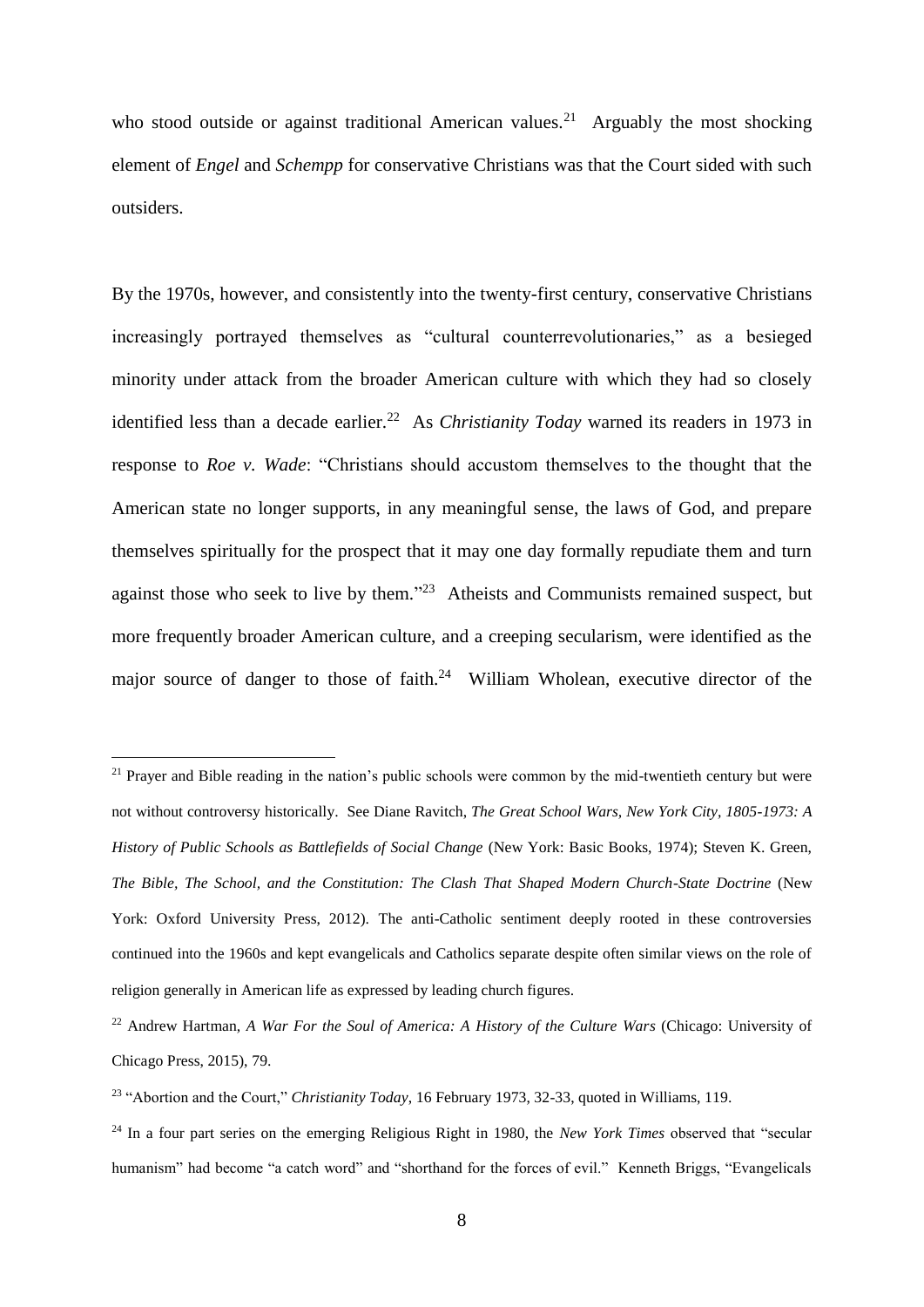Connecticut Catholic Conference, criticised his state's "silent meditation" bill, arguing, "By pushing secular humanism they've made that the state religion." Senator Jesse Helms (R-NC) portrayed his campaigns of the 1970s and 1980s against abortion and school bussing and for school prayer as "basically ... about faith in God versus Secular Humanism." And in the 1983 Senate Judiciary Committee hearings on what became the Equal Access Act, Ted Pantaleo of the Freedom Council, testified that such action was necessary as the result of "a ruthless, clawing and deep-seated anti-God conviction ... perpetrated by humanists."<sup>25</sup> As Sarah Barringer Gordon has argued, such critiques drew heavily on the language of anti-Communism of an earlier era, and often sought to equate the danger of secular humanism to that of Communism.<sup>26</sup> But the critiques of the 1970s and later clearly reflected a new sense of religious conservatives' alienation from the culture around them, in stark contrast to their situation in the 1960s. The language of danger and threat remained consistent, but the source of that threat had changed dramatically.

Turning to Politics Fear Moral Slide Imperils Nation," N*ew York Times*, 19 August 1980; Dudley Cleninden, "'Christian New Right's' Rush to Power," *New York Times*, 18 August 1980.

<sup>25</sup> L. Fellows, "Connecticut Passes Bill for 'Meditation' in Public Schools," *New York Times*, 23 May 1975; Francis Clines, "Helms Takes Aim at 'Secular Humanism'," *New York Times*, 28 June 1981; US Senate. Committee on the Judiciary. Hearings on S.815 and S.1059, Bills Addressing the Statutory Protection of the Right of Students to Meet Voluntarily on Public School Grounds During Extracurricular Periods for Religious Purposes. 98<sup>th</sup> Congress, 1<sup>st</sup> Session (1983), 238, 242-3. The Equal Access Act (1984) guaranteed student religious groups the right to meet on school grounds equally with secular activities groups.

<sup>26</sup> Sarah Barringer Gordon, *The Spirit of the Law: Religious Voices and the Constitution in Modern America* (London: Belknap Press, 2010), 141-7. On the failure of conservative Christians' attempts to reform society in this era see David Courtwright, *No Right Turn: Conservative Politics in Liberal America* (London: Harvard University Press, 2010).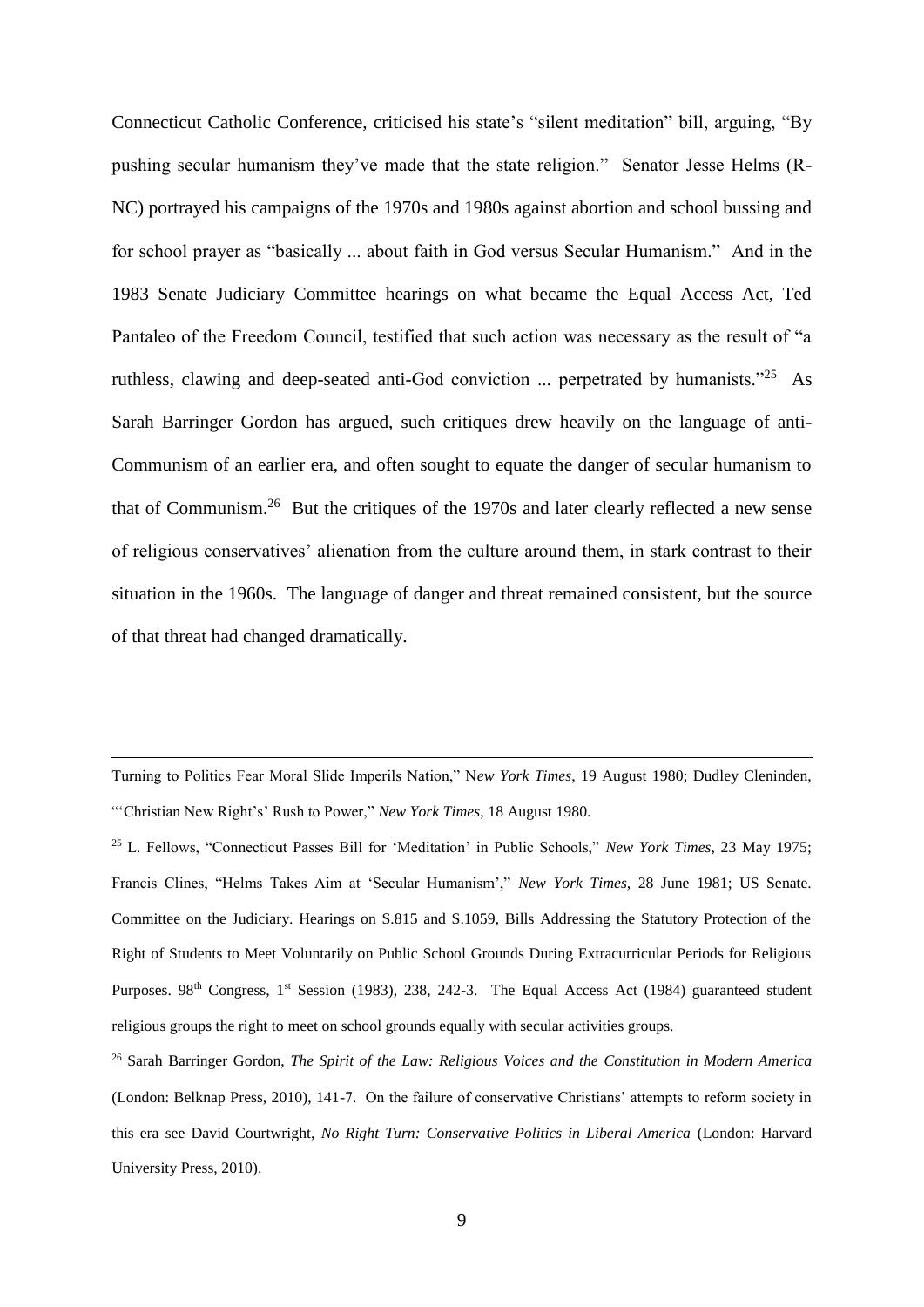Broad changes in the secular and religious culture of the time offer a partial explanation for conservative Christians' continued use over half a century of the language of besiegement and hostility.<sup>27</sup> Americans in the 1960s experienced major challenges to the norms of American life as it had been experienced in the previous decades. Increased opportunities for women, sexual liberation, the development of the contraceptive pill, the expansion of higher education, the arrival of pot and LSD, the hippie culture, abortion, and criticism of figures and institutions of authority both within and outside the family, posed fundamental challenges to conservative Christians' views about authority, family, and morality. $^{28}$  In the following decade, the impact of Watergate and Vietnam, the Supreme Court's ruling on abortion in *Roe v. Wade* (1973), changes in education policy, including sex education in schools, and the rise of the gay rights movement added new issues to those already pushing against the beliefs and values held by religious conservatives who found, for the first time in the post-war period, that they were pitted against mainstream American culture.<sup>29</sup> The politically-active evangelical Protestants and conservative Catholics who constituted the socalled Religious Right actively drew on this sense of alienation to motivate their constituents to political action on issues as diverse as abortion and American nuclear policy from the 1980s onwards, a legacy continued into the debates on same-sex marriage and Obamacare.

<sup>&</sup>lt;sup>27</sup> This view underpins theories of the so-called "culture wars" in American politics and society. See Hunter, *Culture Wars*; Andrew Hartman, *A War For the Soul of America*. On events of this period generally see Wuthnow, *The Restructuring of American Religion*.

<sup>28</sup> For a good introduction to the 1960s generally see Maurice Isserman and Michael Kazin, *America Divided: The Civil War of the 1960s* (New York: Oxford University Press, 2000) (for changes relating to religion specifically see 241-259). For a good introduction to issues relating to the family, see Robert Self, *All in the Family: The Realignment of American Democracy* (New York: Farr, Strauss, and Giroux, 2012).

<sup>29</sup> See Wuthnow, 191-214; Williams, 133-58; George Marsden, *Evangelicalism and Modern America* (Grand Rapids: William B. Eerdmans Publishing Co., 1984); Hartman, *A War For the Soul of America*.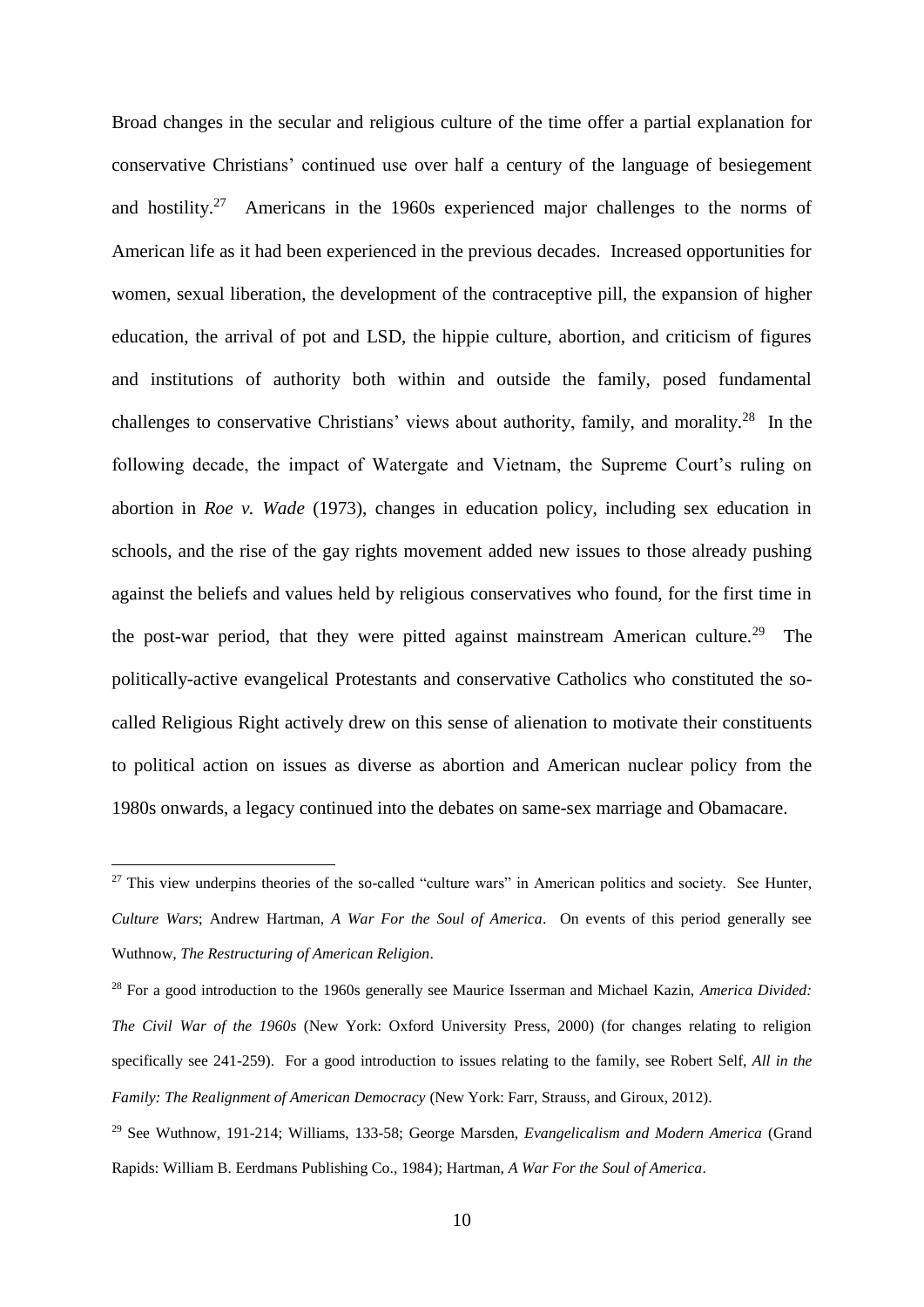These developments were compounded by changes in the religious universe. The 1960s saw a massive decline in church attendance among Catholics and mainline Protestants in particular, a decline made all the more stark by the high attendance figures of the previous decade. Declining numbers, divisions within churches about engagement in social issues, and the rise of non-traditional faith systems including Transcendental Meditation, Zen Buddhism, and Scientology, were the context for *Time* magazine's 1966 front cover asking, "Is God Dead?"<sup>30</sup> This pattern repeated itself at the turn of the century. Engagement with religion, particularly among religious conservatives, partially recovered throughout the 1970s and 1980s and, combined with their increasingly visible political presence through links with the Republican Party and activities of groups like Christian Voice, Focus on the Family, Moral Majority, and the Religious Roundtable, created an image of a new religious revival in the United States.<sup>31</sup> But, according to a 2010 study by Robert Putnam and David Campbell, that came to an end at the turn of the century with an impact that "rivals that of the powerful original quake of the Sixties."<sup>32</sup> As in that decade, the impression of decline was all the more stark against the background of earlier engagement. As the younger generation turned away from church attendance, became more tolerant of homosexuality than earlier generations and thus less accepting of faiths which preached anti-gay sentiments, and rejected the overt intermingling of religion and conservative politics of recent decades, conservative Christians once again appeared to be losing out in the battle for American culture. Against a

<sup>30</sup> *Time*, 8 April 1966. Putnam and Campbell, 91-100; Sidney Ahlstrom, *A Religious History of the American People* (London: Yale University Press, revised ed., 2004), 1077-96.

<sup>&</sup>lt;sup>31</sup> Reflecting this growth, *Newsweek* declared 1976 the "Year of the Evangelical." For a good introduction, see Paul Boyer, "The Evangelical Resurgence in 1970s American Protestantism," in Schulman and Zelizer, 29-51.

<sup>&</sup>lt;sup>32</sup> Putnam and Campbell, 120-32, 124. Hartman also suggested that the culture wars were over by the end of the 20th Century (285-290).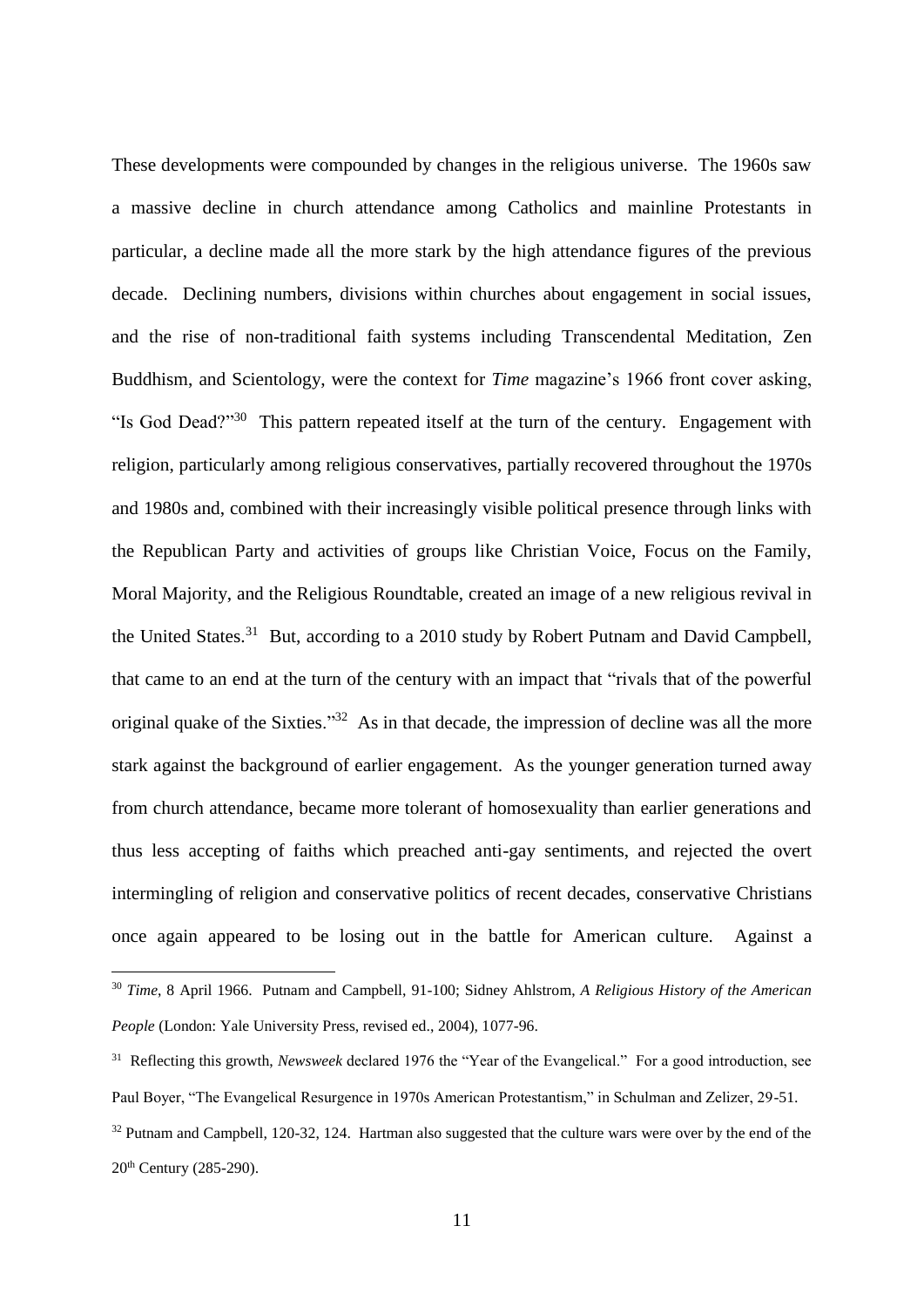background of such major religious and cultural change it is possible that conservative Christians used the language of attack because they *felt* they were under attack, whether from identifiable groups or from the culture at large.

In addition to the social and cultural changes impacting conservative Christians, the language of the law increasingly appeared hostile to their interests. In two Vietnam War conscientious objector cases the Court appeared to equate traditional religious faith with secular moral and ethical beliefs.<sup>33</sup> Instead of Justice Douglas' 1952 statement that, "We are a religious people whose institutions presuppose a Supreme Being," conservatives were met with Justice Black's statement that, "If an individual deeply and sincerely holds beliefs that are purely ethical or moral in source and content ... those beliefs certainly occupy in the life of that individual a place parallel to that filled by ... God."<sup>34</sup> Then in 1990, after some Justices had begun to suggest that the Court's Religious Clause jurisprudence was hostile to religion, the Court handed down its opinion in *Employment Division, Department of Human Resources of*  Oregon v. Smith.<sup>35</sup> In upholding the denial of unemployment benefits to two Native

<sup>33</sup> *US v. Seeger* 380 US 163 (1965); *US v. Welsh* 398 US 333 (1970). In both cases, individuals had claimed exemption from military service on the grounds of deeply-held but non-traditional religious beliefs. The Court upheld their right to conscientious objector status.

<sup>34</sup> *Zorach v. Clauson* 343 US 306, 313 (1952); *US v. Welsh* 398 US 333, 340 (1970) (internal quotations omitted).

<sup>35</sup> See, for example, *Meek v. Pittenger* 421 US 349, 395 (1975) (Justice Rehnquist, concurring in part and dissenting in part); *Wallace v. Jaffree* 472 US 38, 85 (1985) (Chief Justice Burger, dissenting); *Edwards v. Aguillard* 482 US 578, 616-7 (1987) (Justice Scalia, dissenting); *County of Allegheny v. ACLU, Greater Pittsburgh Chapter* 492 US 573, 655 (1989) (Justice Kennedy concurring in part and dissenting in part); *Board of Education v. Mergens* 496 US 226, 261 (1990) (Justice Kennedy, concurring in part and concurring in judgment). Edward Gaffney Jr., "Hostility to Religion, American Style," *DePaul Law Review* 42 (Fall 1992):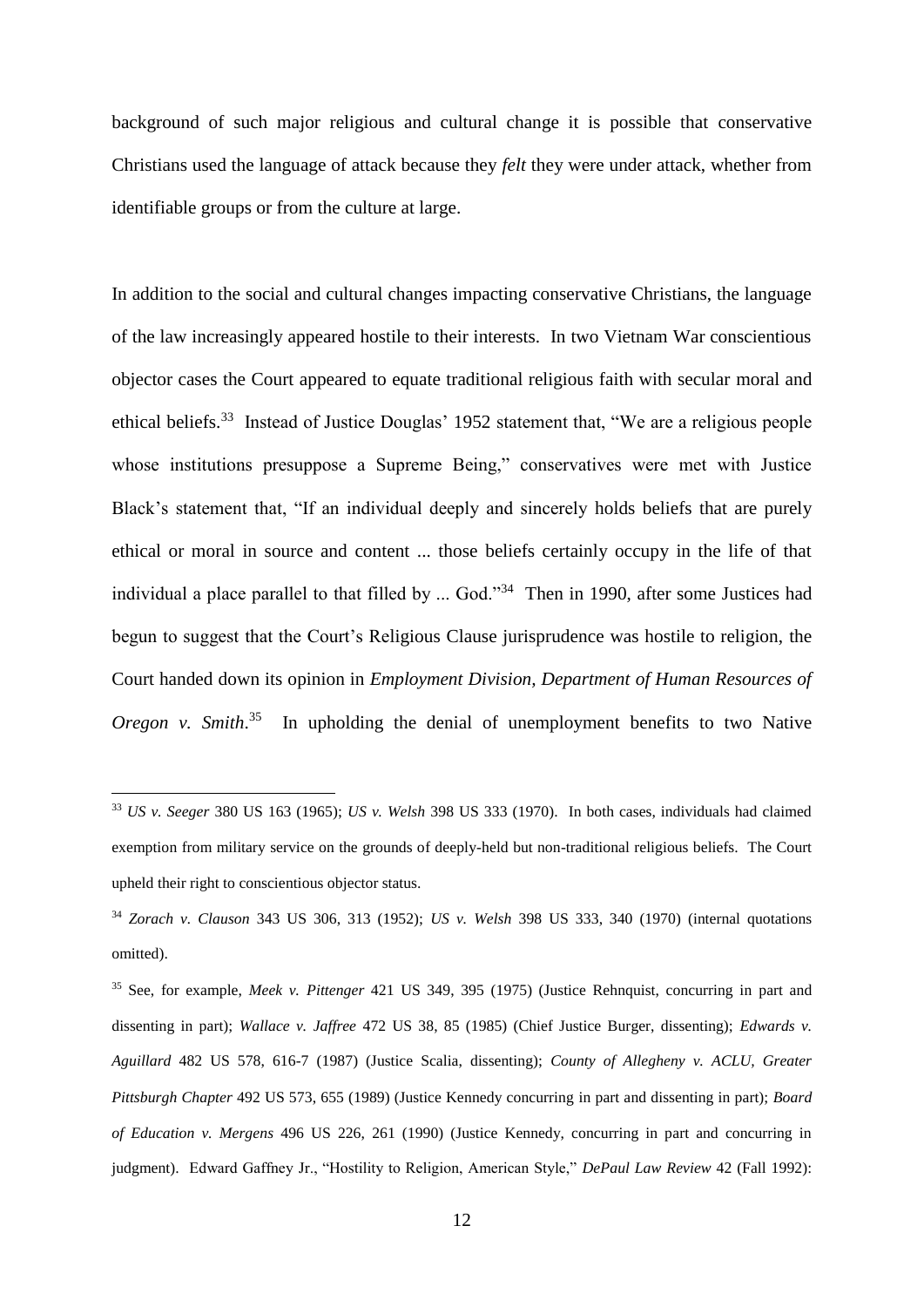American drug counsellors fired from their jobs for ingesting peyote as part of a Native American Church ritual, Justice Antonin Scalia wrote for the 5:4 majority: "We have never held that an individual's religious beliefs excuse him from compliance with an otherwise valid law prohibiting conduct that the State is free to regulate." Religious beliefs and conscientious scruples, Scalia argued, do not "relieve[] the individual from obedience to a general law not aimed at the promotion or restriction of religious beliefs."<sup>36</sup> In essence, religious beliefs, the Court ruled, were not special or significant enough to overcome the requirements of a general law if that law did not specifically target religion. Following on from *Seeger* and *Welsh*, *Smith* served only to reinforce conservative Christians' perception that American society had turned against them.

Against the backdrop of these changes in American legal, social, and religious culture, the subtle changes in conservative Christians' use of the argument of threat and danger, while not changing the language itself, challenge the narrative of an unchanging church-state debate. They also indicate that continued use of the argument was not simply an unquestioning repetition of an old, familiar position but a careful and effective choice to apply existing language to changing circumstances for their own benefit.<sup>37</sup> In this the actions of

<sup>263-304,</sup> at 266-268. In each case the comment was made in passing with no attempt to clarify or define what constituted hostility.

<sup>&</sup>lt;sup>36</sup> *Employment Division, Department of Human Resources of Oregon v. Smith* 494 US 872, 878-9 (1990). For a good introduction to the case, see Carolyn Long, *Religious Freedom and Indian Rights: The Case of* Oregon v. Smith (Lawrence, Kansas: University Press of Kansas, 2001).

 $37$  This reflects Jason Bivins' observation that religious groups use different arguments at different times to best suit their purposes, what he terms "polymorphous discourse." Jason Bivins, "Religious and Legal Others: Identity, Law, and Representation in American Christian Right and Neopagan Cultural Conflicts," *Culture and Religion* 6 (March 2005): 31-56.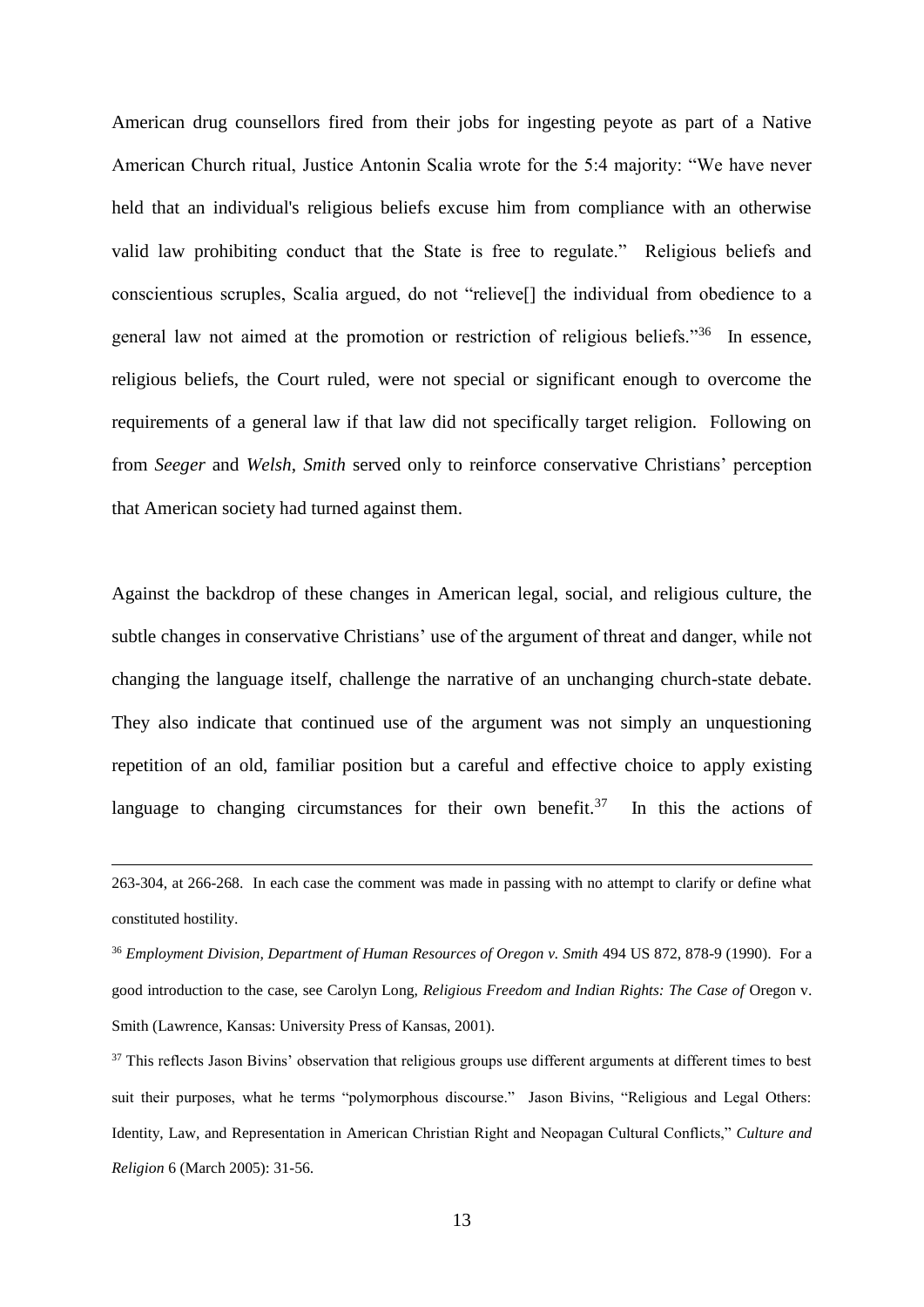conservative Christians reflected Christian Smith's 1998 observation that: "The evangelical movement ... flourishes on difference, engagement, tension, conflict, and threat."<sup>38</sup> Considered in this light, conservative Christians employed the language of besiegement not only because it reflected their perceived social status but because it offered them a strategy for achieving key policy aims. By creating, or at the very least emphasising, a sense of embattlement, of a need to fight for their rights, conservative Christians were able to mobilize their supporters to action. Despite the disappointment of *Smith*, the language of the law, in particular, offered conservatives an opportunity to make positive use of their newly-perceived minority status.

One strategy was that pursued particularly by conservative activist Beverley LaHaye in the 1970s and 1980s.<sup>39</sup> Convinced, along with many other conservative Christians, that atheists and secular humanists were conspiring to deny the religious rights of people of faith, LaHaye and the organisation she founded, Concerned Women for America (CWA), sought to use the courts to further their cause. The strategy was two-fold. First, LaHaye and CWA sought to exploit the "fuzziness" in the legal definition of "religion," which had resulted from courts largely shying away from too close a definition, to seek a court ruling that in legal terms secular humanism was, or was at least equivalent to, religion.<sup>40</sup> For conservative Christians, the recent tendency of the Supreme Court to interpret the Establishment Clause of the First Amendment to require a complete separation of church and state was tantamount to a

<sup>38</sup> Christian Smith, *American Evangelicalism: Embattled and Thriving* (Chicago: University of Chicago Press, 1998), 153. See broadly 89-153.

<sup>&</sup>lt;sup>39</sup> This paragraph draws on Sarah Barringer Gordon's detailed analysis of LaHaye's aims and strategy. Gordon, 133-167.

<sup>40</sup> Gordon, 150.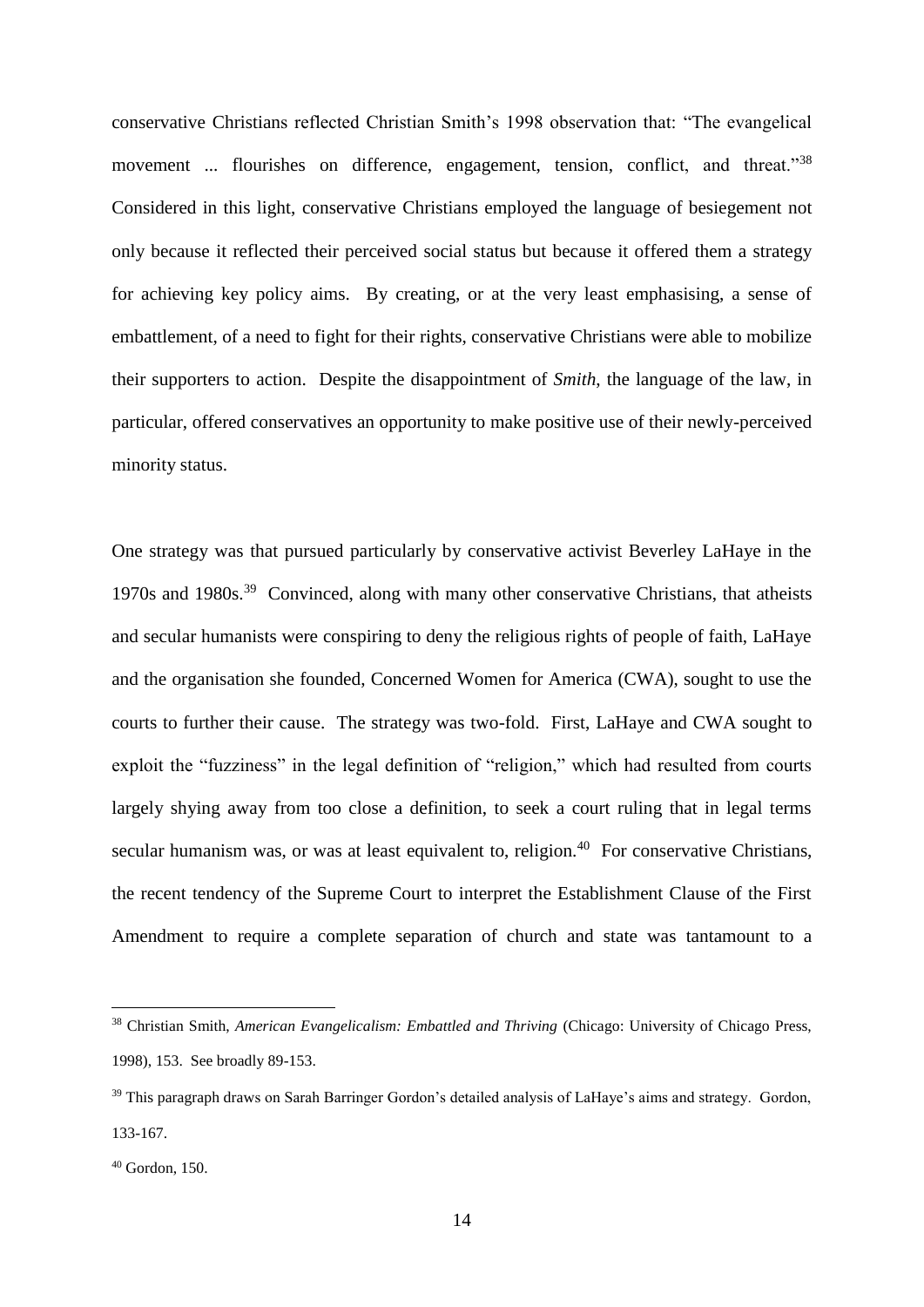campaign against believers; secularism was not only irreligious but anti-religious.<sup>41</sup> If secular humanism was defined as a religion then actions by the state which enforced separation might be portrayed as unconstitutionally establishing secular humanism. At the same time, LaHaye and CWA encouraged and supported specific legal challenges to secularism, particularly in the nation's public schools.<sup>42</sup> Their most high profile case, *Mozert v. Hawkins County Public Schools*, was ultimately as unsuccessful as the attempt to obtain a legal definition of secular humanism as religion.<sup>43</sup> If the legal campaign did not bring the desired results, however, it nevertheless held major significance. Just as CWA's strategy emerged from LaHaye's and others' concerns about the creeping influence of secular humanism, the coverage of CWA's litigation reinforced that perception, ultimately creating a self-sustaining narrative: conservative Christians had to fight for their rights because they were under threat but failure was a result of the power of the "enemy" proving only that the fight needed to continue.

A second legal strategy rested on the increasing importance of the language of rights in American political culture in the twentieth century and on the legal underpinnings of the Warren Court's "Rights Revolution" of the same period. Claims by religious groups that they were under attack, whether from hostile individuals, culture, or governments, helped to

<sup>41</sup> For different views of the consequences of the Court's jurisprudence see Sehat, 227-282 (arguing that separation was a positive move towards true pluralism) and Philip Hamburger, *Separation of Church and State* (London: Harvard University Press, 2002), 391-492 (arguing that such separationism posed a threat to religious liberty).

<sup>42</sup> CWA was involved, for example, in *Witters v. Washington Department of Services for the Blind* 474 US 481 (1986) and *Lamb's Chapel v. Center Moriches Union Free School District* 508 US 384 (1993), both of which achieved rulings favourable to CWA's position.

<sup>43</sup> *Mozert v. Hawkins County Public Schools* 647 F.Supp 1194 (E.D. Tenn., 1986). Gordon, 156-167.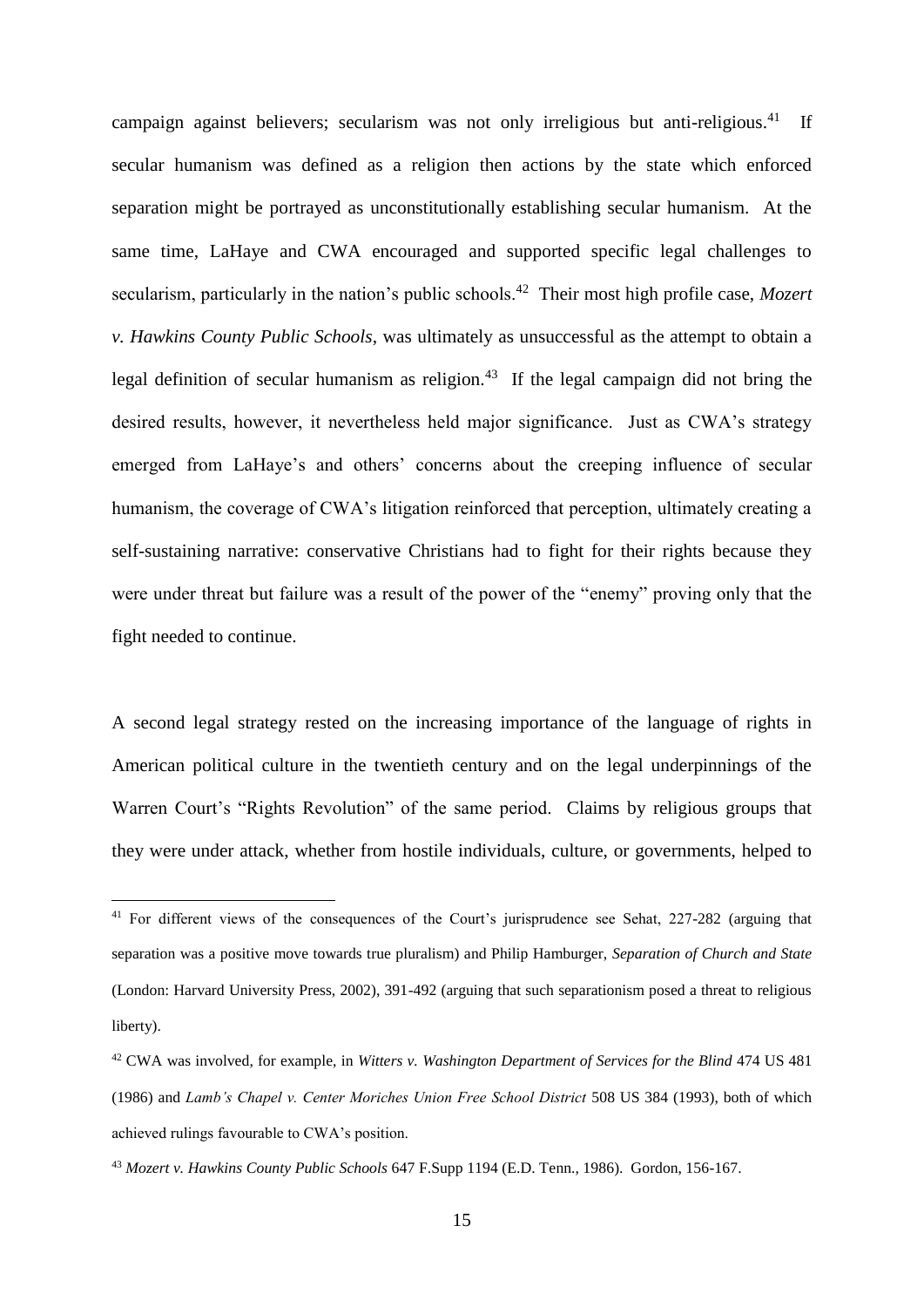build an image of an embattled minority group in need of protection. This was important in light of the Supreme Court's opinion in *US v. Carolene Products Co.* (1938). An otherwise unremarkable economic regulation case, in Footnote Four of *Carolene Products*, Justice Harlan Stone hinted that if constitutional claims of rights violations were made by "discreet and insular minorities," the Court might be willing look at them more closely, to apply, in the Court's terms, strict scrutiny to challenged legislation.<sup>44</sup> Brown v. Board of Education in 1954 suggested that the Court was leaning in this direction, but it was the coalescing of a liberal majority on the Court in 1962 that saw the full implications of Footnote Four reflected in the Warren Court's jurisprudence.

In a broad range of cases involving claims of individuals against the state, the Warren Court consistently found in favour of the rights of the individual.<sup>45</sup> Many contemporary and subsequent religious freedom cases drew on this legacy to protect the rights of members of minority faiths, including Jehovah's Witnesses, Seventh Day Adventists, the Amish, and Santeria.<sup>46</sup> Collectively these cases drew on the sentiments echoed by Justice Robert Jackson

<sup>44</sup> *US v. Carolene Products Co.* 304 US 144, 152-3 (1938).

<sup>45</sup> For example, *Mapp v. Ohio* 367 US 643 (1961) (search and seizure); *Gideon v. Wainwright* 372 US 335 (1963) (right to legal representation); *Sherbert v. Verner* 374 US 398 (1963) (religious freedom and unemployment compensation); *Griswold v. Connecticut* 381 US 479 (1965) (privacy in marriage and contraception); *Miranda v. Arizona* 384 US 436 (1966) (right to silence). Sehat saw in the Warren Court's cases the "divorcing of law from Christian moral norms in a way that severely undercut Christian power and emphasized the equal and individual rights of all." Sehat, 254.

<sup>46</sup> See, for example, *Cantwell v. Connecticut* 310 US 296 (1940); *Martin v. Struthers* 319 US 141 (1943); *US v. Ballard* 322 US 78 (1944); *Niemotko v. Maryland* 340 US 268 (1951); *Sherbert v. Verner* 374 US 398 (1963); *Wisconsin v. Yoder* 406 US 205 (1972); *Church of the Lukumi Babalu Aye v. City of Hialeah* 508 US 502 (1993).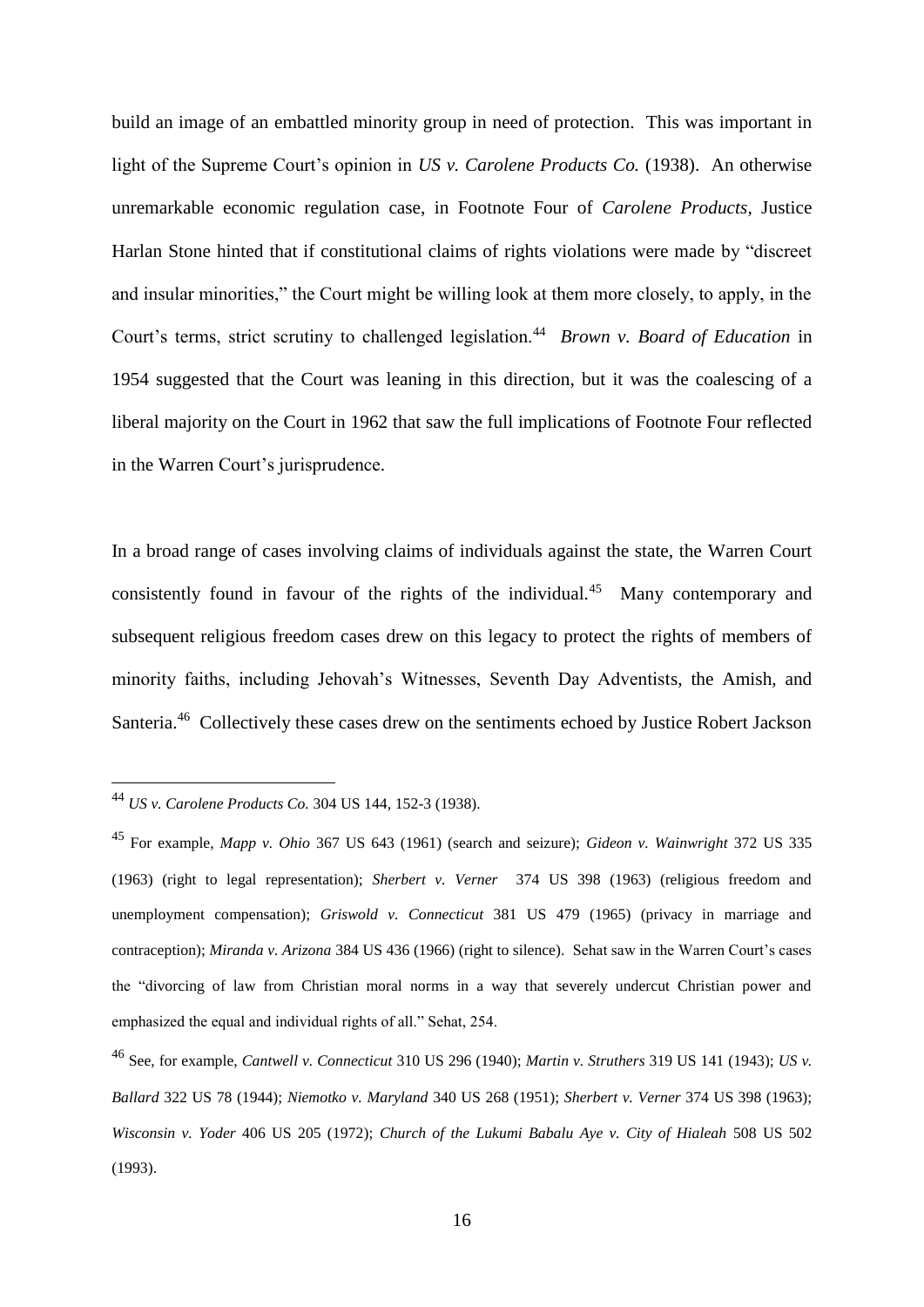in *West Virginia State Board of Education v. Barnette* (1943): "One's right to ... freedom of worship ... and other fundamental rights may not be submitted to vote; they depend on the outcome of no elections."<sup>47</sup> In this context, claims by conservative Christians that they were under attack drew direct connections between themselves and those religious minorities previously protected by the Court, to reinforce an image of themselves as a "discreet and insular minority" under the terms of Footnote Four, fighting only for their rights against a hostile society which failed to recognise them. Use of the language of attack and threat to create minority status allowed conservative Christians to draw on the Warren Court's legacy of protection for minority rights to underpin their claims for legal or political action defined as "protecting" their rights.<sup>48</sup>

The continuity of the language of threat over half a century of church-state debate masked significant change in usage during that time. From majority to minority emphasis, the language reflected the religious and secular changes in American society and considering the arguments in this light helps us to better understand how and in what ways the church-state debate was tied to broader changes in society outside of Supreme Court opinions. While reflective of some conservatives' sense of their new, and unwanted, place in the American social order, it also showed conservatives willing and able to turn that to their advantage, to use it within legal and political debate to achieve their objectives. Not just a lament for a "lost" status, it became a positive and powerful tool in their political and legal arsenal.

<sup>47</sup> *West Virginia State Board of Education v. Barnette* 319 US 624, 639 (1943).

<sup>&</sup>lt;sup>48</sup> The irony is that religious conservatives thus made use of a judicial legacy of which, in other contexts, they were openly critical.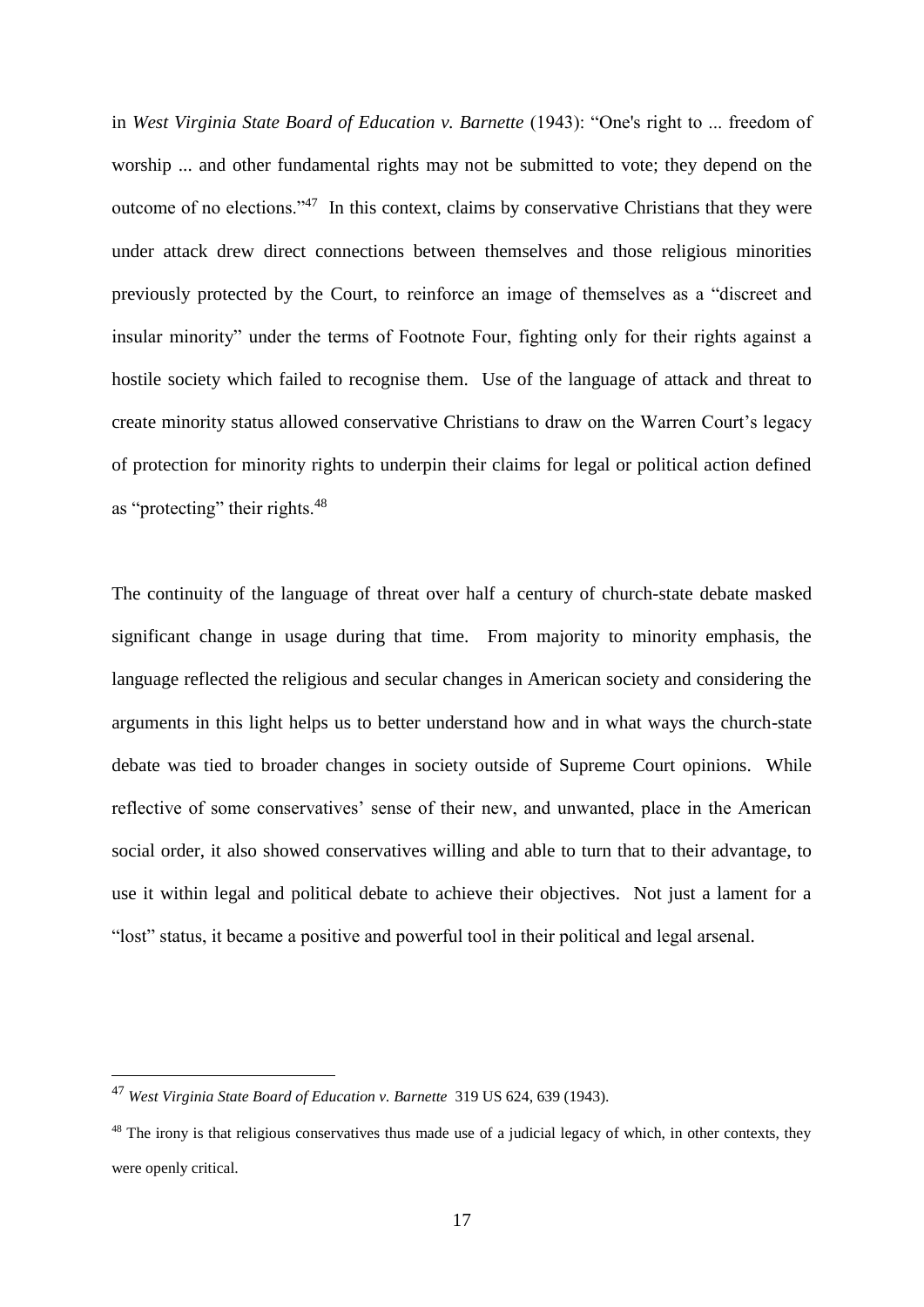In the debates about the place of religion in American society from the 1960s to the 2010s, religious liberty was as central as the issue of religion under attack. Absent from the earliest debates about *Engel*, by 1964 conservative Protestants and Catholics had begun to see in religious liberty an argument that could win widespread public support and give them a legal argument that could counteract claims that all the Court had done was follow the demands of the Constitution.<sup>49</sup> Quoting from recent academic scholarship, Congressman William Cramer (R-FL) asserted before the House Judiciary Committee in 1964 that religious freedom was at the heart of the debate about school prayer.<sup>50</sup> Roman Catholic Bishop of New York, Fulton Sheen, Dr. Robert Cook of the National Association of Evangelicals, and Dr. Charles Leaming were among those reinforcing the argument that in *Engel* the Court had failed to sufficiently protect the free exercise rights of the majority.<sup>51</sup> "Why," asked evangelist Billy Graham, "should the majority be so severely penalised by the protests of a handful?"<sup>52</sup> Such arguments found continued expression in debates about church-state relations. In hearings before the Senate Judiciary Committee's Subcommittee on Constitutional Amendments in the fall of 1973, religious and secular interest groups continued to argue that the majority's right to religious freedom had been negated by the Supreme Court, one advocate suggesting it was

<sup>&</sup>lt;sup>49</sup> Liberty generally was not a new argument in relation to religious rights (see, for example, the discussion in Sehat, 13-124) but in relation to prayer and Bible reading it emerged marginally later than other arguments in defence of the practices. Although Dierenfield asserts that the 1964 hearings were "the first hearings ever heard on school prayer" (at 181), the Senate Judiciary Committee held brief hearings in response to *Engel* two years earlier (see US Senate. Committee on the Judiciary. Hearings on Prayer in Public Schools and Other Matters, 87<sup>th</sup> Congress, 2<sup>nd</sup> Session (1962)). A comparison shows that arguments about religious liberty were largely absent from the 1962 hearings but was a far more common response from prayer supporters in 1964.

<sup>50</sup> Erwin Griswold, "Absolute is in the Dark," *Utah Law Review* 8 (Summer 1963): 167-182.

<sup>51</sup> House Hearings, 372-3 825-32, 968-70, 889-905.

<sup>52</sup> Graham quoted in Dierenfield, 180.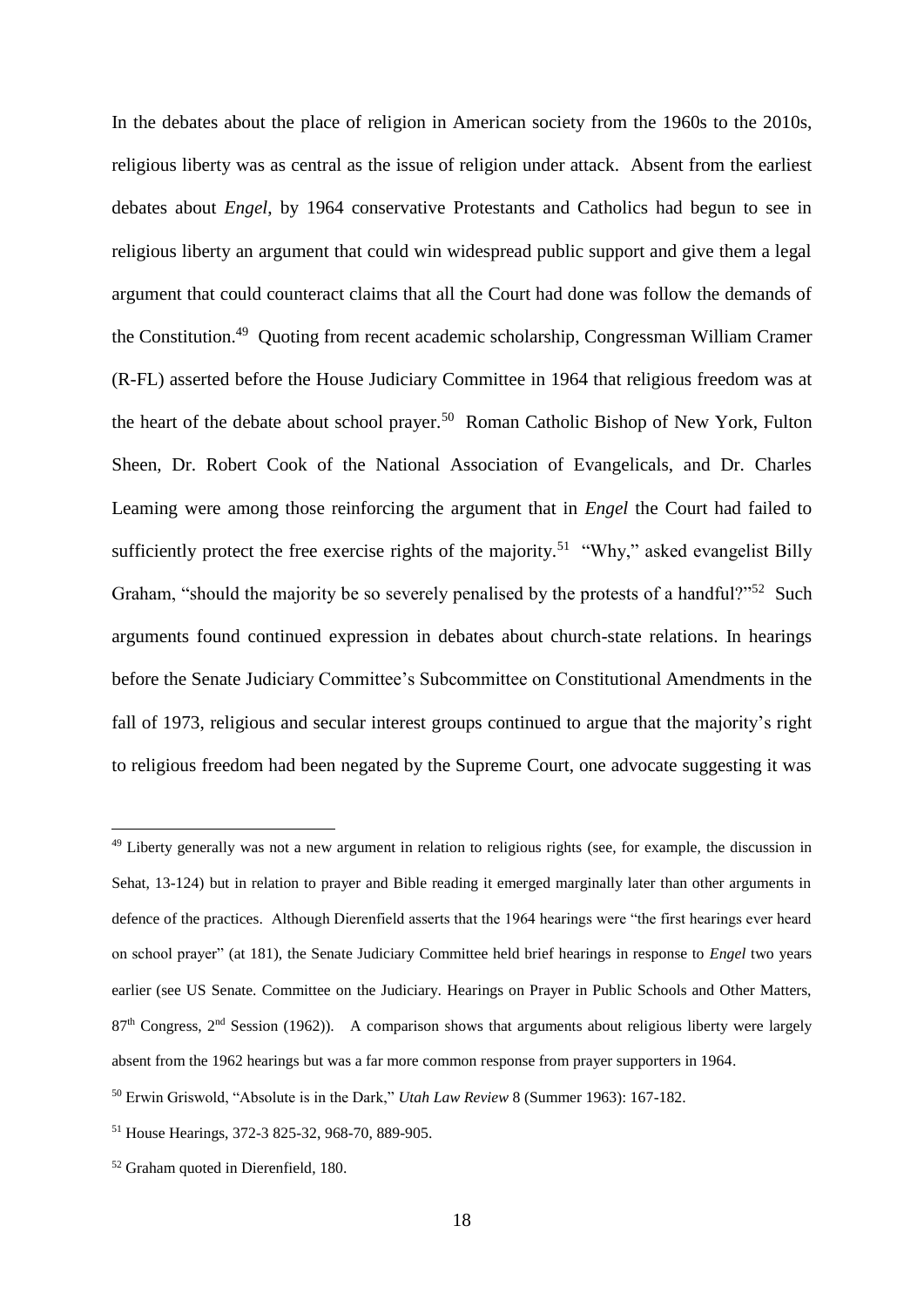"almost unbelievable that still today not only is freedom of religion denied in the public classroom, but Congress has failed to permit the nation to decide this matter through the constitutional process of amendment ratification."<sup>53</sup> And when President Reagan announced his proposed prayer amendment in May 1982, he drew explicitly on the principle of religious liberty: "... in recent years well-meaning Americans, in the name of freedom have taken freedom away … How can we hope to retain our freedom through the generations if we fail to teach our young that our liberty springs from an abiding faith in our Creator?<sup>54</sup> The following year, speaking to a convention of religious broadcasters, he repeated the connections, promising, "I am determined to bring that amendment back again and again and again and again, until we succeed in restoring religious freedom in the United States."<sup>55</sup>

By the early twenty-first century arguments about challenges to religious freedom were not only part of the debate but dominated church-state rhetoric. In 2009, the Manhattan Declaration, a coalition of Orthodox Jews, Catholics, and evangelical Protestants published a statement on faith, the family, and same-sex marriage, asserting that the first social harm that would come from same-sex marriage would be to "the religious liberty of those for whom this is a matter of conscience ...."<sup>56</sup> Across the US, a spate of so-called "religious freedom" bills, designed to permit business owners to cite religious grounds for refusal of service without being subject to legal retribution, also drew heavily on the language of religious

<sup>53</sup> Reverend Robert Howes of Catholic University, quoted in "Amendment for School Prayer Supported at a Senate Hearing," *New York Times*, 25 September 1973.

<sup>54</sup> Speech published in *New York Times*, 7 May 1982.

<sup>55</sup> F. Clines, "Preachers Hail Reagan on Abortion and Prayer," *New York Times*, 1 February 1983.

<sup>56</sup> The Manhattan Declaration (http://manhattandeclaration.org/#1, accessed 1 May 2014).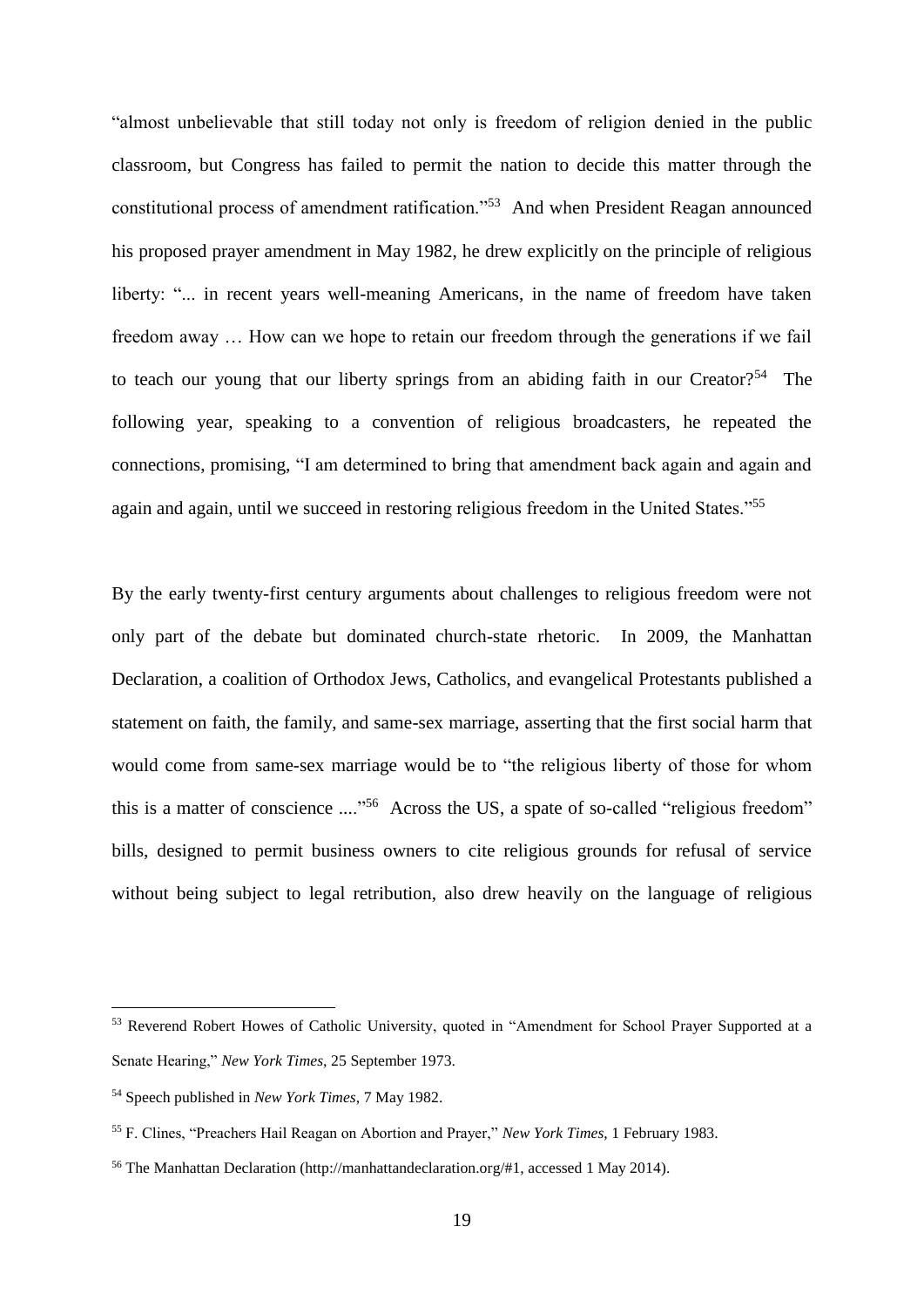freedom in their defence.<sup>57</sup> Opponents of the Obamacare contraceptive mandate asserted that it too threatened their religious rights. The US Conference of Catholic Bishops urged the Obama Administration in early 2012 to rescind the requirement in the interests of "religious liberty and freedom of conscience for all"; the Becket Fund for Religious Liberty, a legal group involved in much of the litigation surrounding the contraceptive mandate, declared that it "leaves religious Americans at risk"; and the National Association of Evangelicals asserted, "[t]o uphold the ... mandate is to licence this and future administrations to object to every religious belief and practice on the grounds of government authority."<sup>58</sup>

As with the language of threat, buried deeply in this surface continuity of the language of rights was a fundamental shift in emphasis from majority to minority rights, driven, in part, by the same cultural and religious changes. In the 1960s, when conservative Christians saw themselves in alignment with the national culture, it was appropriate to argue that the liberty to be protected was that of the majority who adhered to the basic principles of the American

<sup>&</sup>lt;sup>57</sup> Opponents, however, described the bills as being a licence to discriminate, drawing parallels between the actions the bills aimed to permit and the actions of opponents of segregation in the 1950s and 1960s. See John Kirk, "Even if Arizona Made Its Anti-Gay Bill Law, It Wouldn't Have Mattered – It Would Have Been Unconstitutional," *History News Network*, 3 March 2014 (http://historynewsnetwork.org/article/154855, accessed 31 March 2014); John Eligon, "In Kansas, Right Joins Left to Halt Bill on Gays," *New York Times*, 16 February 2014.

<sup>58</sup> Cathy Lynn Grossman and Richard Wolf, "Bishops, Obama in Church-State Faceoff Over Birth Control," *USA Today Online*, 12 February 2012 (http://usatoday30.usatoday.com/news/washington/story/2012-02- 12/obama-bishops-contraceptives/53065070/1, accessed 14 February 2012); Sarah Posner, "Why Religious Exemptions Matter," *Religion Dispatches*, 1 February 2013 (http://religiondispatches.org/why-religiousexemptions-matter/, accessed 1 February 2013); "NAE Asks High Court to Consider Mandate Covering Contraception" 29 October 2013 (from NAE website, http://nae.net/resources/news/1034-nae-asks-high-courtto-consider-mandate-covering-contraception, accessed 19 December 2013).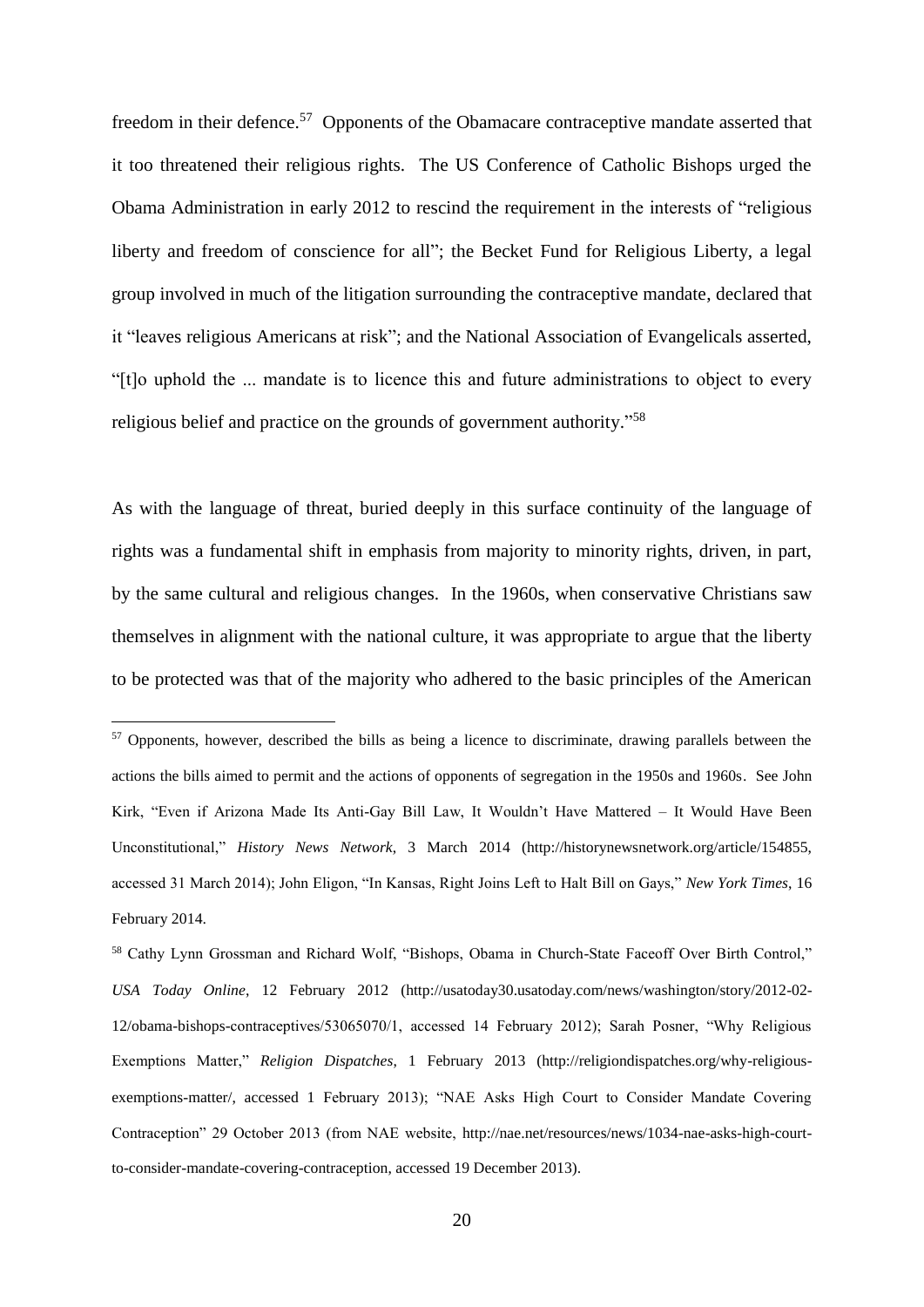way of life. Perhaps nowhere was this sentiment clearer than in the 1963 Church-State Conference hosted by the National Association of Evangelicals at Winona Lake, Indiana. Attended by representatives from conservative and mainline Christian denominations, the former made the most frequent use of the language of majority rights. "We are in excessive danger in America," argued NAE Secretary for Public Affairs Clyde Taylor, "in losing religious freedom through the excessive demands of minorities for freedoms that actually rob the majority of their legal and constitutional rights." Taylor's sentiments were echoed by General Director George Ford who feared that *Engel* showed that "decisions which come down from the Supreme Court on these matters ... can very easily give advantage to a very small minority ... It might well be asked whether the rights of the majority are violated in the process."<sup>59</sup> Thus they viewed sympathetically Justice Potter Stewart's statement in dissent in *Engel*, that "to deny the wish of these school children to join in reciting the prayer is to deny them the opportunity of sharing in the spiritual heritage of the nation."<sup>60</sup> Stewart's language in dissent in *Engel* spoke to conservative Christians' sense of themselves and their place in society and led naturally to a view that the religious rights of the nation were being threatened by an undesirable minority of "outsiders".

As conservatives came increasingly to identify themselves as a minority within American culture, however, Stewart's language no longer provided appropriate grounds on which to base their argument. The language of minority rights, and of an overarching government

<sup>59</sup> Clyde W. Taylor, "Religious Liberty in America" and George L. Ford, "Religion and the Public Schools," Reports to the 1963 Church-State Conference. National Association of Evangelicals Archive, Wheaton College Special Collections, Wheaton, Illinois, Box 53, File 1. Reports from Rev. Dean Kelley of the National Council of Churches and Dr. Earle Cairns, professor of history at Wheaton College, in contrast, emphasised the benefits of the Court's approach.

<sup>60</sup> *Engel v. Vitale* 370 US 421, 445, 446 (1962) (Justice Stewart, dissenting).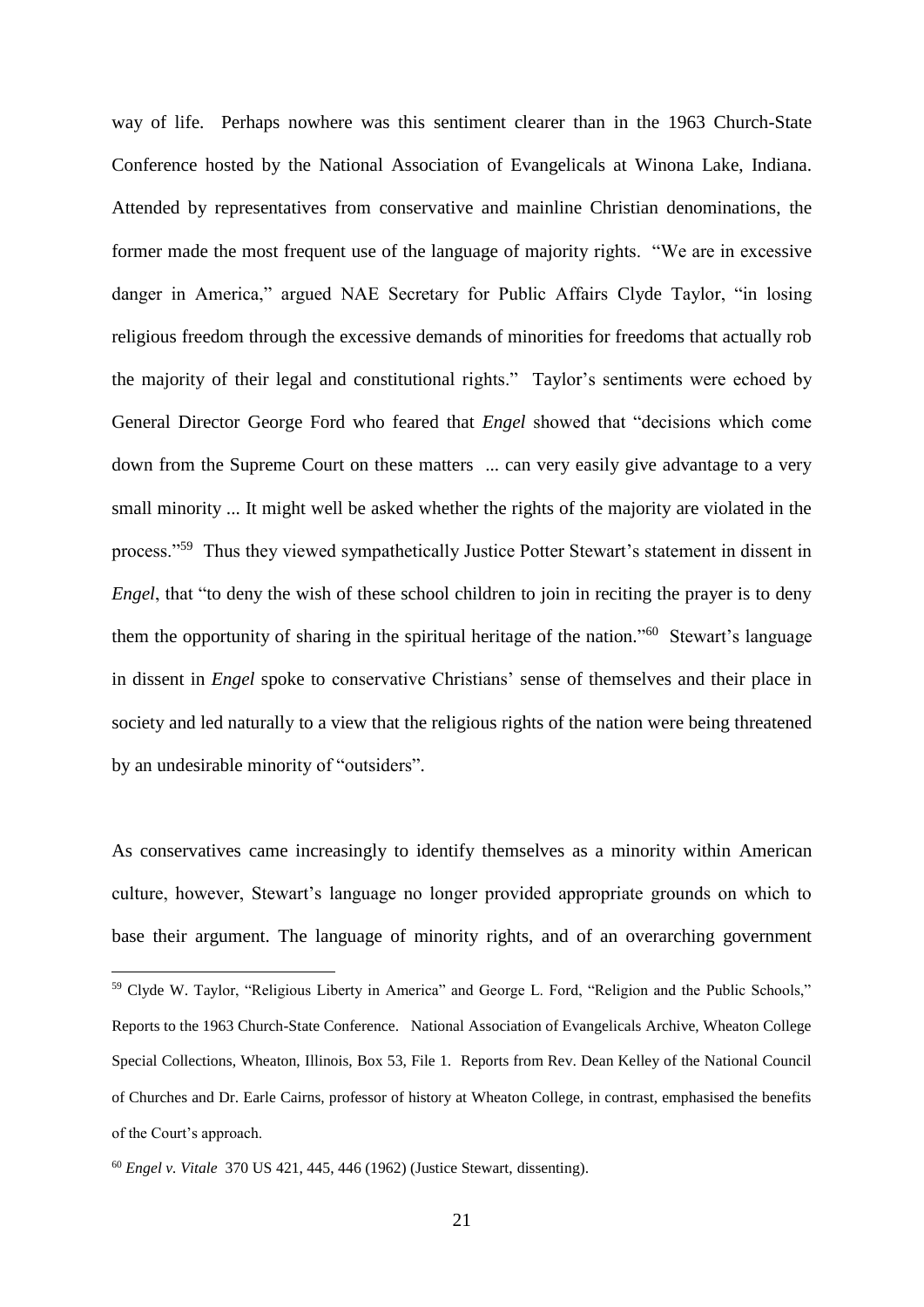failure to fully protect those rights, more effectively fitted with conservatives' perception of their new social status. "I'm tired of hearing about radicals, perverts, liberals, leftists, and Communists coming out of the closet," declared controversial Southern Baptist preacher James Robison in 1980, reflecting his distaste for the broader culture: "It's time for God's people to come out of the closet and the churches to influence positive changes in America."<sup>61</sup> During a 1995 debate on school prayer, Mormon Congressman Ernest Istook (R-OK) echoed the sense of unfair treatment of Christians: "You don't have the right to shut people up and censor them just because you choose to be thin-skinned and intolerant when someone else is trying to express their faith."<sup>62</sup> Such views remained part of the debate nearly twenty years later, one advocate portraying a challenge to public prayer as equivalent to "heckler's veto" aiming "to muzzle speech ... with which they disagree."<sup>63</sup> Consistently from the 1980s onwards, conservative Christians employed language which portrayed themselves as a minority within a culture from which they felt increasingly alienated.

The extent of the shift of position by conservative Christians is illuminated by a comparison with the arguments made during the 1964 prayer hearings by the nation's leading law scholars in defence of the Court and in opposition to the proposed prayer amendment. Professor Philip Kurland of the University of Chicago argued, "We have adopted a written Constitution in order that the minority, even down to the most insignificant individual, might have their rights protected." University of Michigan Law School professor Paul Kauper

<sup>61</sup> Robison quoted in Williams, 183.

<sup>62</sup> Istook quoted in Dierenfield, 207.

<sup>63</sup> Ken Klukowski, "Time to Restore Longstanding Meaning – and Sanity – to the Establishment Clause in *Town of Greece v. Galloway*," *SCOTUSBlog*, 3 October 2013 (http://www.scotusblog.com/2013/10/symposium-timeto-restore-longstanding-meaning-and-sanity-to-the-establishment-clause-in-town-of-greece-v-galloway/, accessed 18 October 2013).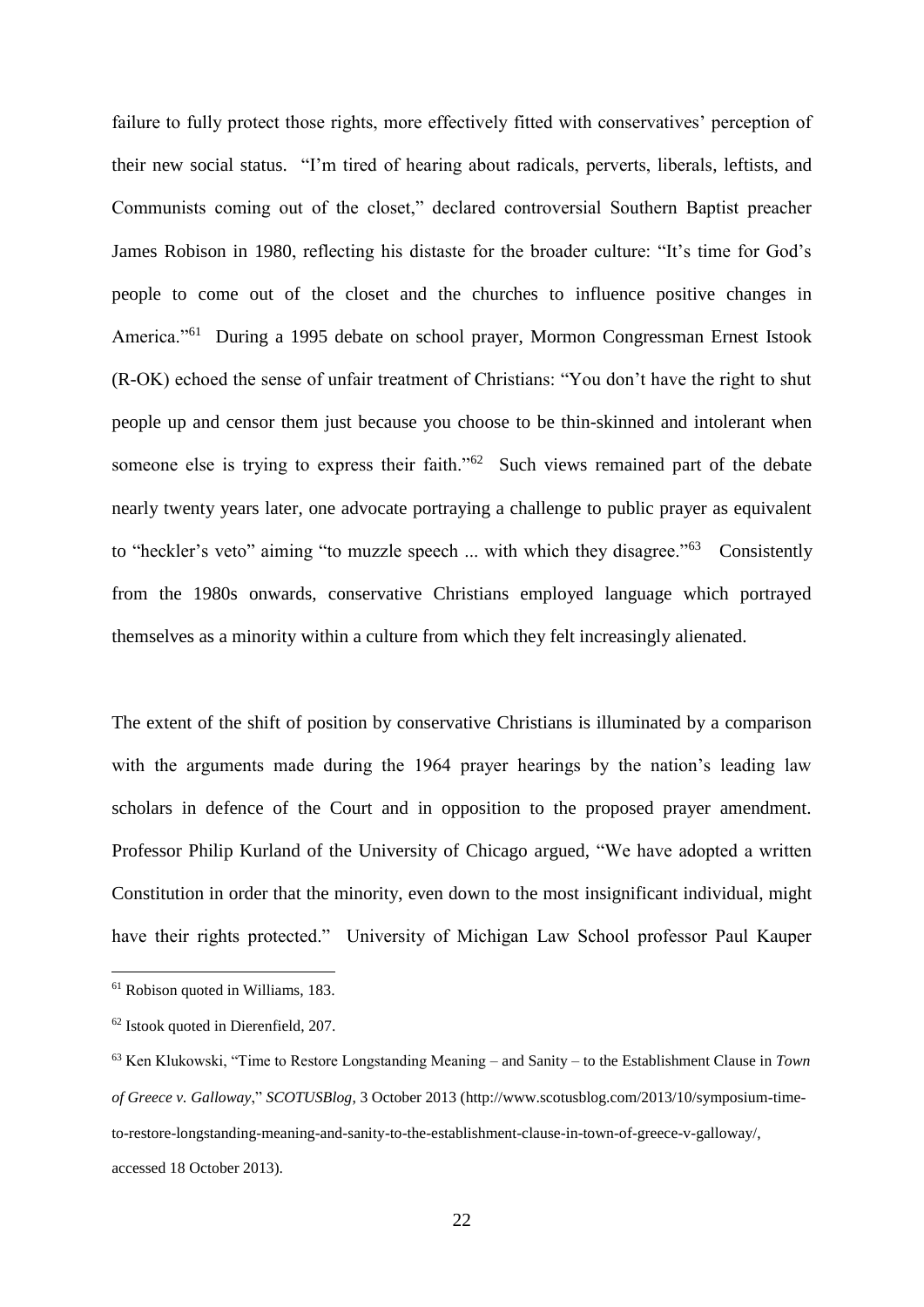concurred: "a major purpose of the constitutional system is to place a check on the will of the majority in the interest of protecting minority rights."<sup>64</sup> Conservative Christians' assertions of their right to religious freedom from the 1970s onwards reflected exactly these sentiments. Adoption of such arguments less than two decades after they were offered in defence of a position opposed by conservative Protestants and Catholics suggests both inconsistency in their rhetoric but also flexibility, a willingness to adapt to circumstances, and a clear indication that the argument offered them a very real benefit to their cause.<sup>65</sup>

The language of religious liberty tapped into what Mary Ann Glendon observed as the rise of "rights talk" in American society. Emerging initially in the early twentieth century, the Warren Court and the Civil Rights Movement gave impetus to a trend whereby rights became the way in which Americans spoke about their relationships to one another and to broader society.<sup>66</sup> The language of the law became familiar to ordinary Americans as it increasingly permeated political discourse. Not only that but the language of rights became, Glendon argued, "the principal language that we use in public settings to discuss weighty issues of right and wrong," at the same time that it presented rights as "absolute [and] individual."<sup>67</sup> Claiming access to a fundamental right thus permitted groups or individuals to access arguments which asserted not only that such a right was absolute and inviolable but that they

<sup>64</sup> Laubach, 63-64.

<sup>65</sup> On the ability of evangelicals in particular to turn cultural trends to their own advantage, see Schӓfer, *Countercultural Conservatives*.

<sup>66</sup> Mary Ann Glendon, *Rights Talk: The Impoverishment of Political Discourse* (New York: The Free Press, 1991), ix-xiii. See generally, Mark Tushnet, "The Rights Revolution," in Michael Grossberg and Christopher Tomlins (Eds.), *The Cambridge History of Law in America: Vol. 2: The Twentieth Century and After (1920- )* (London: Cambridge University Press, 2008).

 $67$  Glendon, x, 12.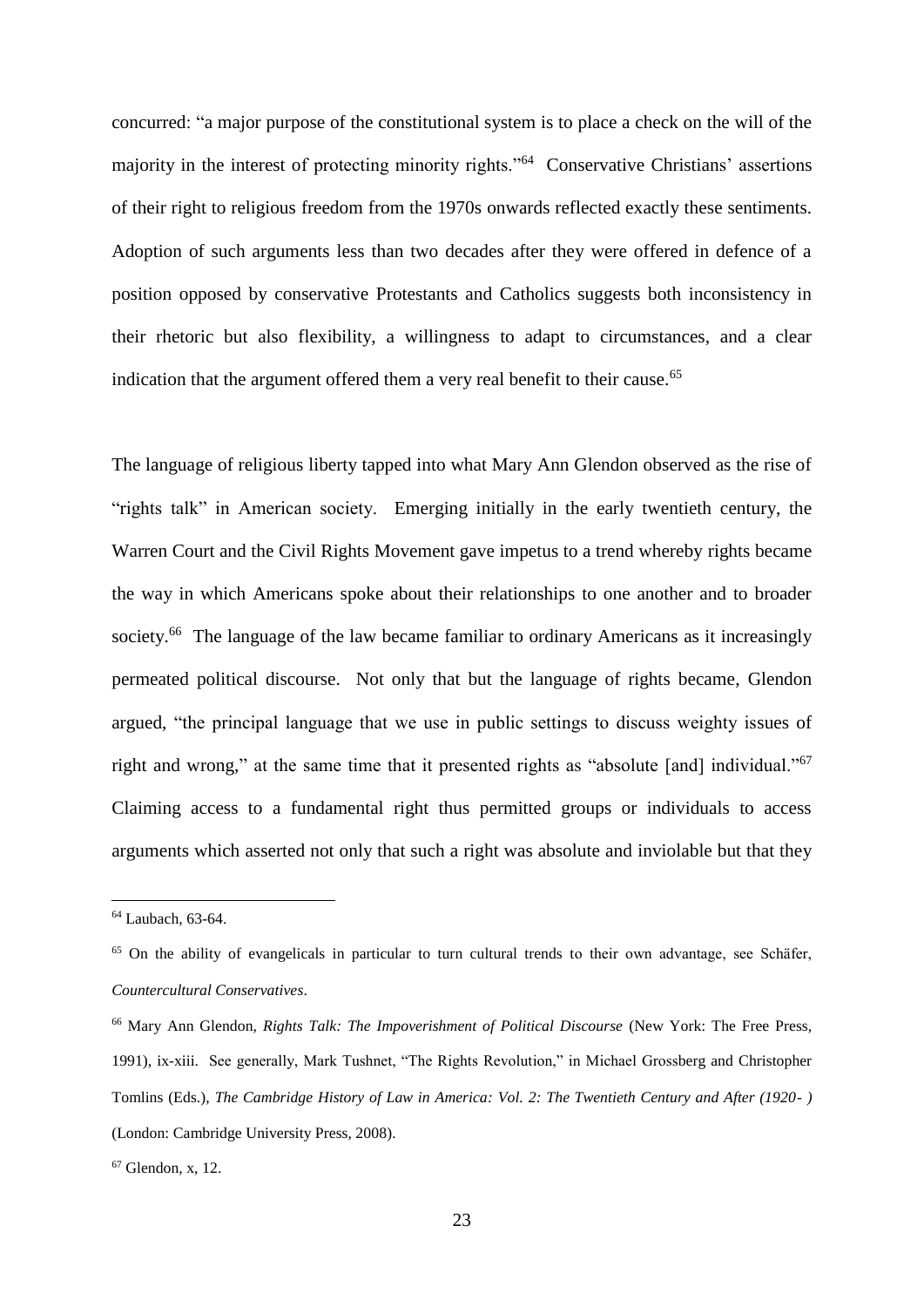were on the side of right while opponents were on the "wrong" side of any given debate. Conservative Christians' employment of the language of religious liberty represented a judgment that it offered them the strongest grounds for achieving their policy aims.

The increasingly close links between the Religious Right and the secular New Right within the Republican Party in the 1980s showed how effective a political tool the language of liberty could be. At least in its initial stages the alliance offered Republicans "the mass political mobilization of conservative Protestants for rightwing political goals" and the Religious Right the ability to "transcend the confines of the religious niche" and thus obtain a broader constituency of support for their campaign against secular humanism.<sup>68</sup> Religious liberty arguments played an important part in both. Ed McAteer, Reagan adviser and founder of the Religious Roundtable, used the language of religious liberty and fears of secular humanism to convince the Southern Baptist Convention, the nation's largest evangelical denomination, to alter their historical opposition to a prayer amendment, in the hope that it would also bring their members into the Republican camp on other issues.<sup>69</sup> At the same time, conservative Christians brought their now-familiar language of attack and religious liberty to issues including economic policy and the nation's military strength which went well beyond their earlier focus on "morals" issues of abortion, pornography, education policy, and gay rights. Religious and secular conservatives thus sought to use the language of liberty, perceived as "right" and "absolute" in the language of "rights talk," to confer legitimacy on policy goals.

<sup>68</sup> Schäfer, 131.

<sup>69</sup> Williams, 200-202.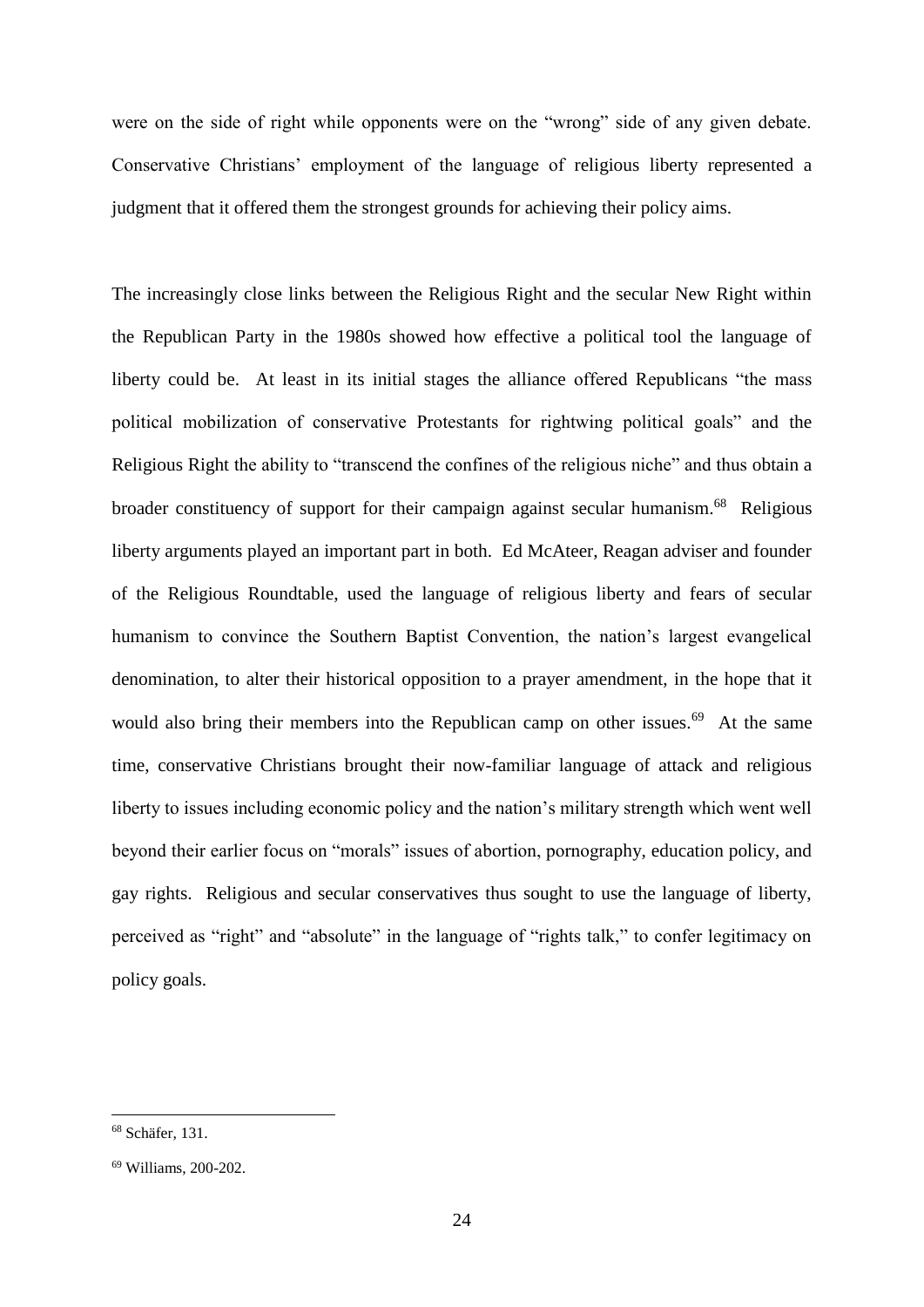Conservative Christians' use of the language of liberty was given a further boost by passage of the Religious Freedom Restoration Act (RFRA) in 1993. In the aftermath of *Oregon v. Smith*, a broad coalition of religious and secular civil liberties groups combined to lobby Congress to restore the pre-*Smith* standards of a compelling government interest and a narrowly tailored law.<sup>70</sup> The title of the law itself reinforced conservative Christians' arguments that religious freedom had been denied and was now being "restored". But of more importance, as Winnifred Fallers Sullivan has argued, the coalition which came together in opposition to *Smith*, gave "new life to the specter of unreligion" and fundamentally "changed the legal and political language of religious freedom."<sup>71</sup> Not only did passage of RFRA legitimise conservative Christians' claims that they were under attack, it provided them with a potent legal argument in their fight against secularism in American society. The significance was clear in the debates over Obamacare. Not only did opponents state the need for an exemption to protect their religious liberties but they demanded it in terms that portrayed the right as absolute and inviolable. "The administration has no business forcing citizens to make a choice between making a living and living free," argued David Gortman, a lawyer involved in the litigation that would become *Burwell v. Hobby Lobby*, echoing the oft-repeated view that the law burdened the right of people of faith "not just to believe what they want to believe but to act and live their lives in conformity with those

<sup>70</sup> RFRA was struck down by the Supreme Court in *City of Boerne v. Flores* 521 US 507 (1997) as it applied to the states but it remains applicable to federal legislation. Subsequent legislation, including the Religious Land Use and Institutionalised Persons Act (2000), remains applicable to federal and state legislation.

<sup>71</sup> Winnifred Fallers Sullivan, "The World That *Smith* Made" in Winnifred Fallers Sullivan, Elizabeth Shakman Hurd, Saba Mahmood, and Peter G. Danchin (Eds.), *Politics of Religious Freedom* (London: University of Chicago Press, 2015), 234-5.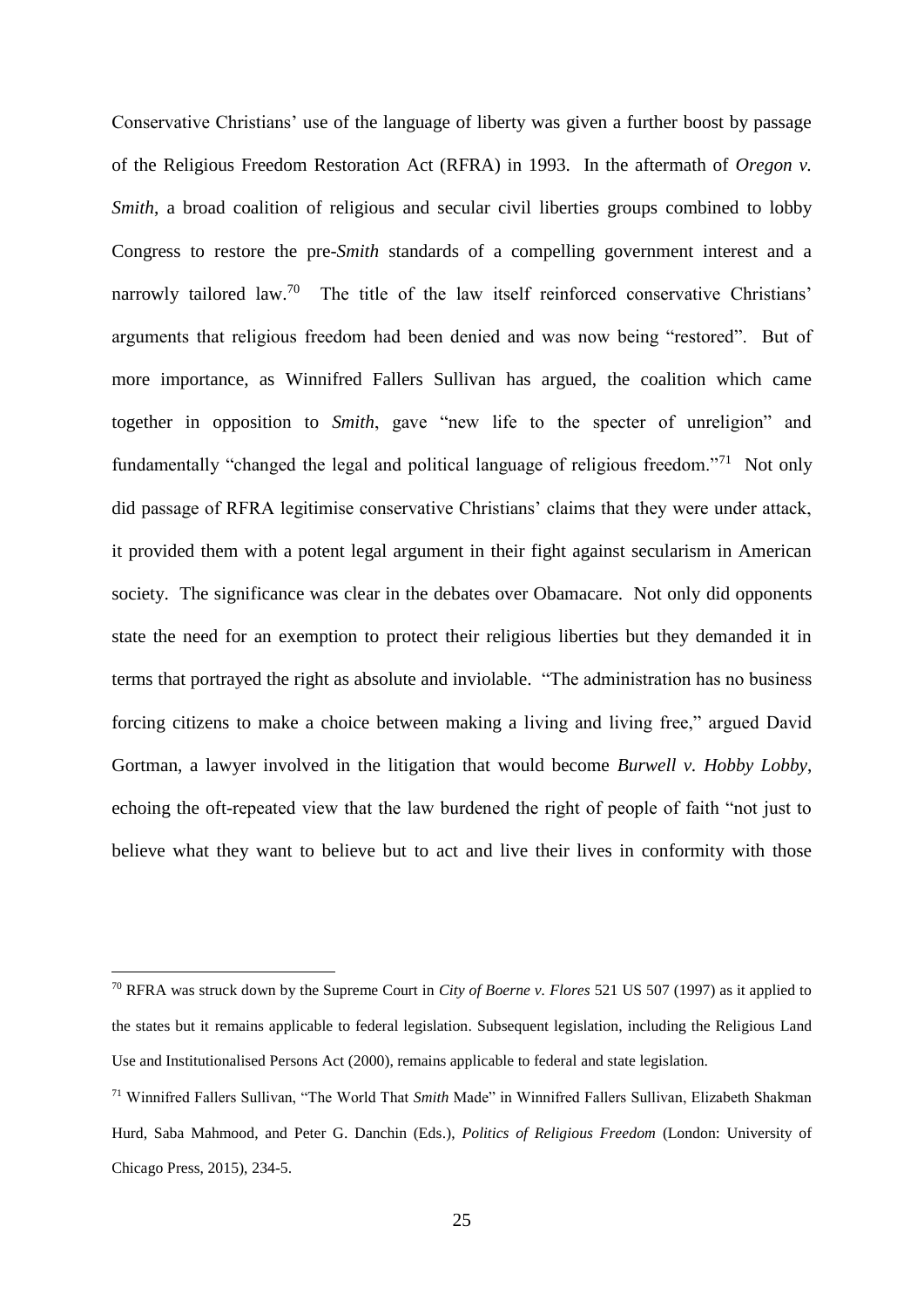beliefs."<sup>72</sup> Such statements, portraying a dichotomous choice between religious liberty and religious oppression, reflected both the expanded definition of religious liberty identified by Williams as a consequence of the fight for RFRA and the trend towards absolutism in "rights talk" identified by Glendon two decades earlier. It also showed clearly the importance of liberty as the context for the debate. Despite the complexity of the issues raised by Obamacare, conservative Christians and Catholics, as exemplified by the Manhattan Declaration, maintained that the *only* issue was that of their religious liberty. The dominance of the issue in the debates indicated just how potent conservative Christians and Catholics perceived the issue to be in fighting their cause.

## Conclusion

1

Walter Goodman's 1984 observation that the church-state debates had not changed in the twenty, and now fifty, years since the Court's rulings in *Engel* and *Schempp* remains accurate: conservative Christians continued to use the language of besiegement and of religious liberty. In fact, such assertions became more frequent throughout the fifty year period considered here. But such continuity should be interpreted neither as a lack of change nor as an unquestioned adherence to old ideas; in fact, conservative Christians' employment of arguments about endangerment and religious freedom reflected significant changes in the reasons for those arguments and the manner in which they were used.

<sup>72</sup> Adam Liptak, "Justices to Hear Contraception Cases Challenging Health Law," *New York Times*, 26 November 2013; Nathan Diament, Executive Director of Public Policy, Union of Orthodox Jewish Congregations of America quoted in Melissa Maynard, "Religious Liberty Emerges as Sensitive Political Issue," *Deseret News*, 22 September 2012 (http://www.deseretnews.com/article/765605861/Religious-liberty-emergesas-sensitive-political-issue.html?pg=all, accessed 30 September 2012). *Burwell v. Hobby Lobby* 573 US \_ (2014) (holding exempt from the Obamacare contraceptive mandate businesses closely-held by religious individuals who objected to particular contraceptive methods).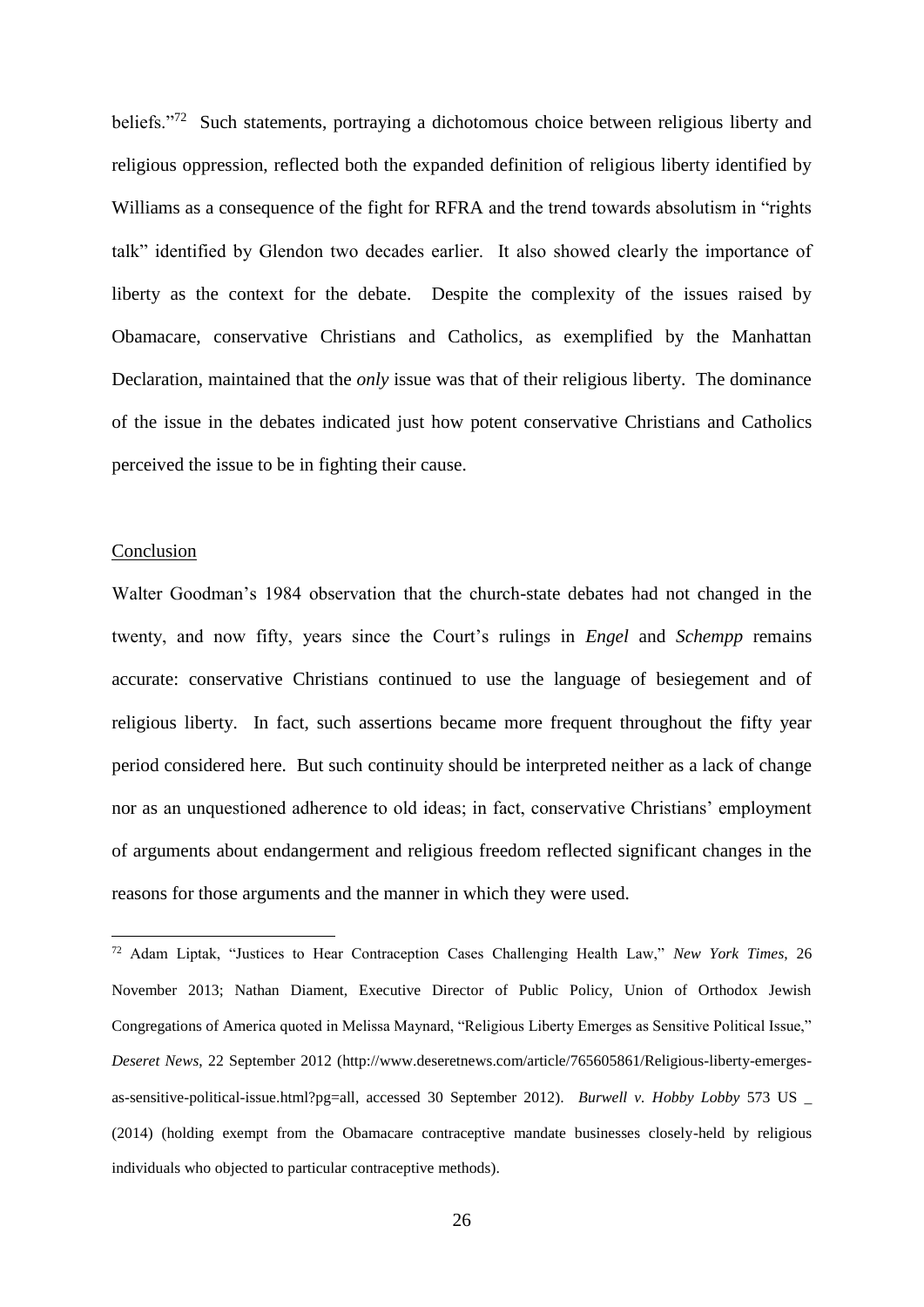In the 1960s, in response to *Engel* and *Schempp*, conservative Christians asserted that the danger was from a small group of un-American outsiders who threatened mainstream American life and culture; by the time President Reagan proposed a new prayer amendment, they more frequently asserted that the dominant culture itself was the threat to their religious life, an argument which persisted into twenty-first century debates about contraception and same-sex marriage. Equally, while in the 1960s conservative Christians identified as part of the majority, from the 1970s onwards they actively portrayed themselves as a minority and defended their rights in those terms. The shift was not total: evangelicals in particular had decried the dangers of secularism even before the Second World War and references to Communists and atheists appeared throughout the period. But the shift in the frequency of the arguments made over the half century of church-state debates was significant and reflected a clear change of emphasis by conservative Christians in the way in which the language of besiegement and religious liberty was employed.

This article proposes two reasons for the change. First, the arguments reflected conservative Christians' sense of their place within, and relationship to, mainstream American culture: from identification with the majority in the 1960s to a sense of an outsider status as a result of religious and social change in the decade that followed. As such, the language employed by conservative Christians in church-state debates reflected broader trends in American religious and secular culture and closer examination of the debates provides one way of further understanding recent US religious history. Second, conservative Christians efficiently and effectively used the language with which they were familiar to shape the debates around them: far from a passive response to their sense of loss of social position, they used the language of besiegement and religious liberty to mould the public debates in the hope of